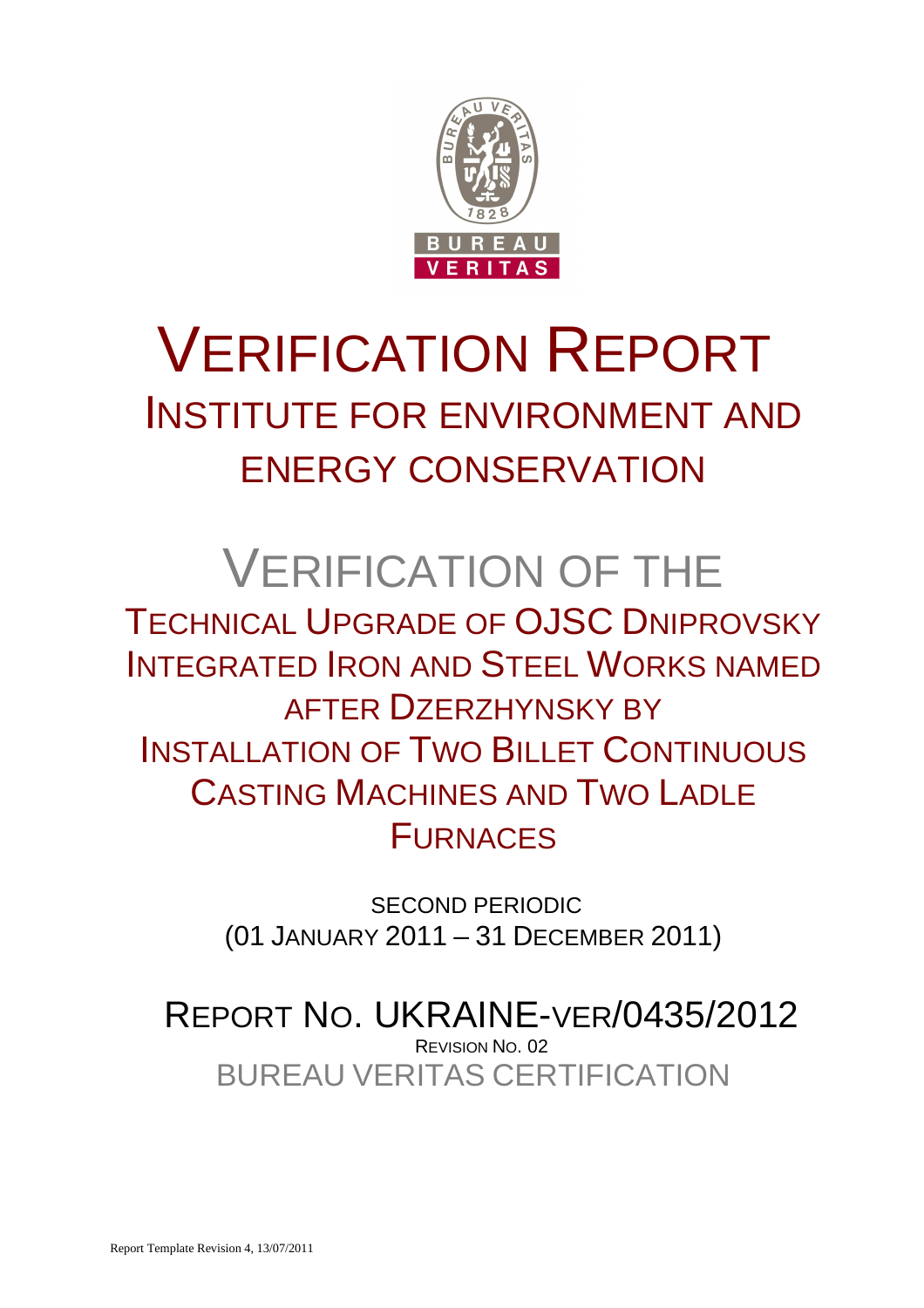

| Date of first issue:<br>23/03/2012                                                                                                                                                                                                                                                                                                                                              | Organizational unit:<br><b>Bureau Veritas Certification</b><br><b>Holding SAS</b>                                                                                                                                                                                                                                                                                                                                                                                                                                                                                                                                                                                                                                                                                                                      |
|---------------------------------------------------------------------------------------------------------------------------------------------------------------------------------------------------------------------------------------------------------------------------------------------------------------------------------------------------------------------------------|--------------------------------------------------------------------------------------------------------------------------------------------------------------------------------------------------------------------------------------------------------------------------------------------------------------------------------------------------------------------------------------------------------------------------------------------------------------------------------------------------------------------------------------------------------------------------------------------------------------------------------------------------------------------------------------------------------------------------------------------------------------------------------------------------------|
| Client:<br>Institute<br>Environment<br>for<br><b>Energy Conservation</b>                                                                                                                                                                                                                                                                                                        | Client ref.:<br>and Vasyl Vovchak                                                                                                                                                                                                                                                                                                                                                                                                                                                                                                                                                                                                                                                                                                                                                                      |
| Summary:                                                                                                                                                                                                                                                                                                                                                                        |                                                                                                                                                                                                                                                                                                                                                                                                                                                                                                                                                                                                                                                                                                                                                                                                        |
| Committee, as well as the host country criteria.                                                                                                                                                                                                                                                                                                                                | Bureau Veritas Certification has made the 2 <sup>nd</sup> periodic verification of the JI project "Technical Upgrade of<br>OJSC Dniprovsky Integrated Iron and Steel Works named after Dzerzhynsky by Installation of Two Billet<br>Continuous Casting Machines and Two Ladle Furnaces", ITL project ID UA1000280, the project of Institute for<br>Environment and Energy Conservation located in the town of Dniprodzerzhynsk, Dnipropetrovsk region,<br>Ukraine, and applying the JI specific approach, on the basis of UNFCCC criteria for the JI, as well as criteria<br>given to provide for consistent project operations, monitoring and reporting. UNFCCC criteria refer to Article 6<br>of the Kyoto Protocol, the JI rules and modalities and the subsequent decisions by the JI Supervisory |
|                                                                                                                                                                                                                                                                                                                                                                                 | The verification scope is defined as a periodic independent review and ex post determination by the Accredited<br>Entity of the monitored reductions in GHG emissions during defined verification period, and consisted of the<br>following three phases: i) desk review of the monitoring report against project design and the baseline and<br>monitoring plan; ii) follow-up interviews with project stakeholders; iii) resolution of outstanding issues and the<br>issuance of the final verification report and opinion. The overall verification, from Contract Review to<br>Verification Report & Opinion, was conducted using Bureau Veritas Certification internal procedures.                                                                                                                |
| Actions Requests (CL, CAR and FAR), presented in Appendix A.                                                                                                                                                                                                                                                                                                                    | The first output of the verification process is a list of Clarification, Corrective Actions Requests, Forward                                                                                                                                                                                                                                                                                                                                                                                                                                                                                                                                                                                                                                                                                          |
| monitoring period from 01/01/2011 to 31/12/2011.                                                                                                                                                                                                                                                                                                                                | In summary, Bureau Veritas Certification confirms that the project is implemented as planned and described in<br>approved project design documents. Installed equipment being essential for generating emission reduction<br>runs reliably and is calibrated appropriately. The monitoring system is in place and the project is generating<br>GHG emission reductions. The GHG emission reduction is calculated accurately and without material errors,<br>omissions, or misstatements, and the ERUs issued totalize 1140132 tonnes of CO2 equivalent for the<br>Our opinion relates to the project's GHG emissions and resulting GHG emission reductions reported and<br>related to the approved project baseline and monitoring, and its associated documents.                                      |
|                                                                                                                                                                                                                                                                                                                                                                                 |                                                                                                                                                                                                                                                                                                                                                                                                                                                                                                                                                                                                                                                                                                                                                                                                        |
| Subject Group:<br>Report No.:<br>UKRAINE-ver/0435/2012<br>JI                                                                                                                                                                                                                                                                                                                    |                                                                                                                                                                                                                                                                                                                                                                                                                                                                                                                                                                                                                                                                                                                                                                                                        |
| Project title:<br>Technical Upgrade of OJSC Dniprovsky Integrated<br>Iron and Steel Works named after Dzerzhynsky by<br>Installation of Two Billet Continuous Casting<br>Machines and Two Ladle Furnaces<br>Work carried out by:<br>Rostislav Topchiy - Team Leader, Lead Verifier<br>Vitaliy Minyaylo - Team Member, Verifier<br>Elena Mazlova - Team Member, Technical expert | non                                                                                                                                                                                                                                                                                                                                                                                                                                                                                                                                                                                                                                                                                                                                                                                                    |
| Work reviewed by:<br>Ivan Sokolov - Internal Technical Reviewer                                                                                                                                                                                                                                                                                                                 | No distribution without permission from the<br>$\boxtimes$<br>Client or responsible organizational unit                                                                                                                                                                                                                                                                                                                                                                                                                                                                                                                                                                                                                                                                                                |
| Igor Alekseenko - Technical expert<br>Work approved by:                                                                                                                                                                                                                                                                                                                         | nq                                                                                                                                                                                                                                                                                                                                                                                                                                                                                                                                                                                                                                                                                                                                                                                                     |
| Ivan Sokolov - Operational Manager                                                                                                                                                                                                                                                                                                                                              | Limited distribution                                                                                                                                                                                                                                                                                                                                                                                                                                                                                                                                                                                                                                                                                                                                                                                   |
| Rev. No.:<br>Number of pages:<br>Date of this revision:<br>26/03/2012<br>02<br>35                                                                                                                                                                                                                                                                                               | Unrestricted distribution                                                                                                                                                                                                                                                                                                                                                                                                                                                                                                                                                                                                                                                                                                                                                                              |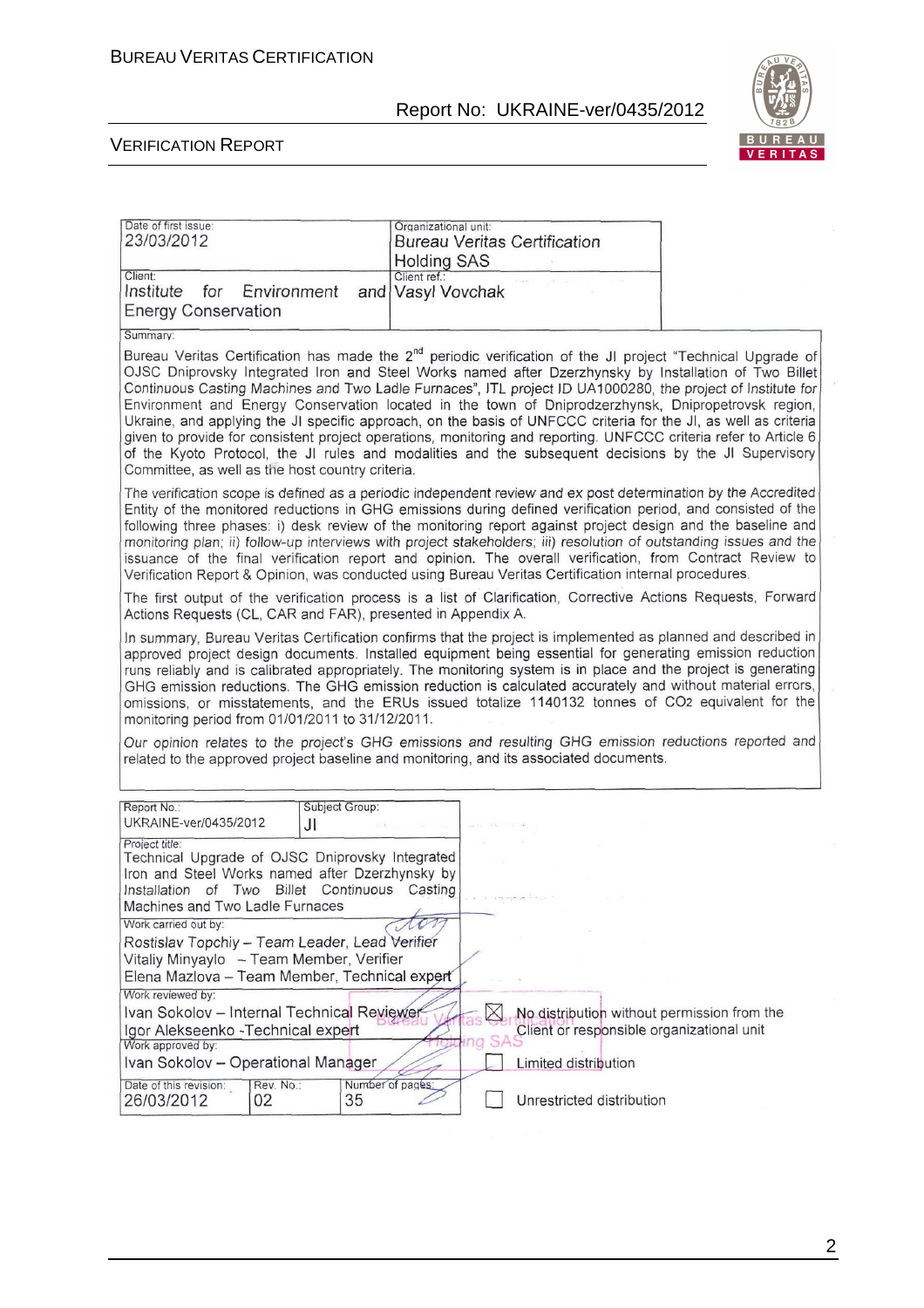VERIFICATION REPORT

# **Table of Contents Page 2014**

| $\mathbf{1}$<br>1.1<br>1.2<br>1.3 | Objective<br>Scope<br><b>Verification Team</b>                               | 5<br>5<br>5    |
|-----------------------------------|------------------------------------------------------------------------------|----------------|
| $\overline{2}$<br>2.1             | <b>Review of Documents</b>                                                   | 6              |
| 2.2                               | Follow-up Interviews                                                         | $\overline{7}$ |
| 2.3                               | Resolution of Clarification, Corrective and Forward Action<br>Requests       | $\overline{7}$ |
| 3                                 |                                                                              |                |
| 3.1                               | Remaining issues and FARs from previous verifications                        | 9              |
| 3.2                               | Project approval by Parties involved (90-91)                                 | 9              |
| 3.3                               | Project implementation (92-93)                                               | 9              |
| 3.4                               | Compliance of the monitoring plan with the monitoring<br>methodology (94-98) | 10             |
| 3.5                               | Revision of monitoring plan (99-100) Not applicable                          | 11             |
| 3.6                               | Data management (101)                                                        | 11             |
| 3.7                               | Verification regarding programmes of activities (102-110)<br>Not applicable  | 13             |
| 4                                 |                                                                              |                |
| 5                                 |                                                                              |                |
|                                   |                                                                              |                |

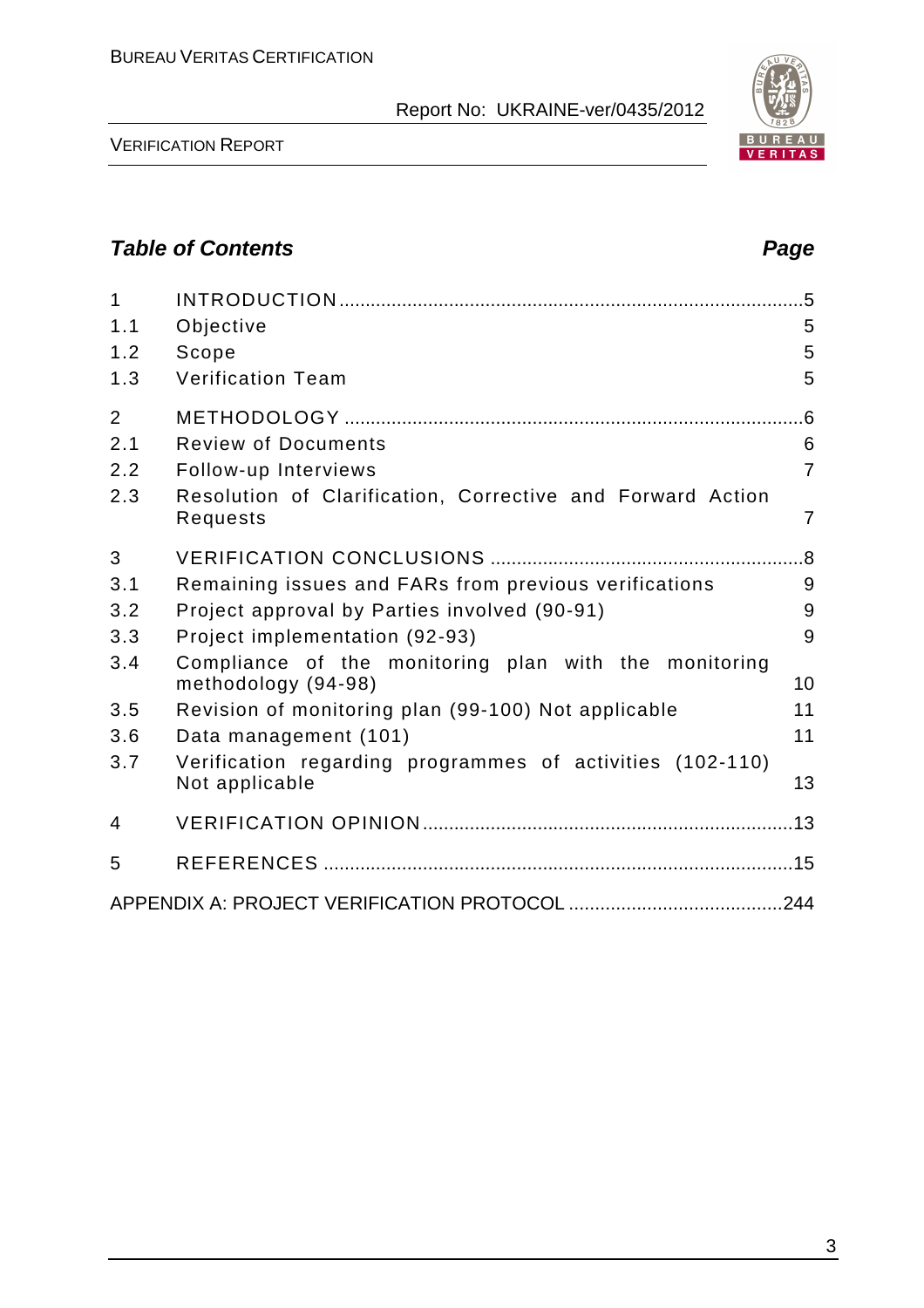

VERIFICATION REPORT

# **Abbreviations**

| AIE             | <b>Accredited Independent Entity</b>                                         |
|-----------------|------------------------------------------------------------------------------|
| <b>BVC</b>      | <b>Bureau Veritas Certification Holding SAS</b>                              |
| <b>CAR</b>      | <b>Corrective Action Request</b>                                             |
| <b>CCM</b>      | <b>Continuous Casting Machines</b>                                           |
| <b>CDM</b>      | Clean Development Mechanism                                                  |
| <b>CL</b>       | <b>Clarification Request</b>                                                 |
| CO <sub>2</sub> | <b>Carbon Dioxide</b>                                                        |
| <b>DFP</b>      | <b>Designated Focal Point</b>                                                |
| <b>DIISW</b>    | PJSC "Dniprovsky Integrated Iron and Steel Works named<br>after Dzerzhynsky" |
| <b>DVM</b>      | Determination and Verification Manual                                        |
| ERU             | <b>Emission Reduction Unit</b>                                               |
| <b>FAR</b>      | <b>Forward Action Request</b>                                                |
| <b>GHG</b>      | Green House Gas(es)                                                          |
| <b>IPCC</b>     | Intergovernmental Panel on Climate Change                                    |
| JI              | Joint Implementation                                                         |
| <b>JISC</b>     | Joint Implementation Supervisory Committee                                   |
| LF              | Ladle Furnace                                                                |
| МP              | <b>Monitoring Plan</b>                                                       |
| MR.             | <b>Monitoring Report</b>                                                     |
| <b>PDD</b>      | <b>Project Design Document</b>                                               |
| <b>UNFCCC</b>   | United Nations Framework Convention for Climate Change                       |
|                 |                                                                              |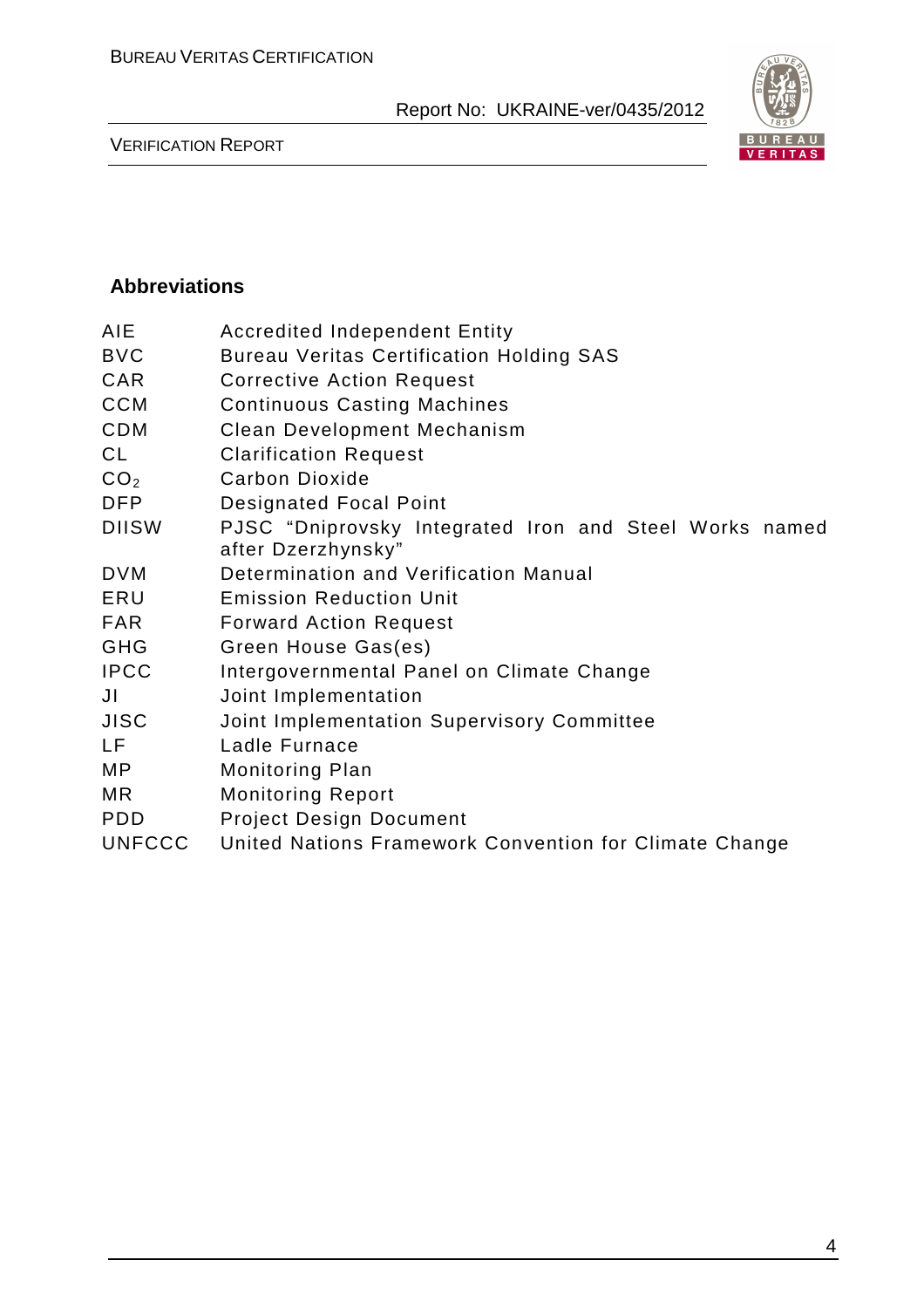

VERIFICATION REPORT

# **1 INTRODUCTION**

Institute for Environment and Energy Conservation has commissioned Bureau Veritas Certification to verify the emissions reductions of its JI project "Technical Upgrade of OJSC Dniprovsky Integrated Iron and Steel Works named after Dzerzhynsky by Installation of Two Billet Continuous Casting Machines and Two Ladle Furnaces" (hereafter called "the project") at the at 18-B Kirova Street, Dniprodzerzhynsk, Dnipropetrovsk region, Ukraine.

This report summarizes the findings of the verification of the project, performed on the basis of UNFCCC criteria, as well as criteria given to provide for consistent project operations, monitoring and reporting.

The verification covers the period from the  $1<sup>st</sup>$  January 2011 to 31<sup>st</sup> December 2011.

# **1.1 Objective**

Verification is the periodic independent review and ex post determination by the Accredited Independent Entity of the monitored reductions in GHG emissions during defined verification period.

The objective of verification can be divided in Initial Verification and Periodic Verification.

UNFCCC criteria refer to Article 6 of the Kyoto Protocol, the JI rules and modalities and the subsequent decisions by the JI Supervisory Committee, as well as the host country criteria.

# **1.2 Scope**

The verification scope is defined as an independent and objective review of the project design document, the project's baseline study, monitoring plan and monitoring report, and other relevant documents. The information in these documents is reviewed against Kyoto Protocol requirements, UNFCCC rules and associated interpretations.

The verification is not meant to provide any consulting towards the Client. However, stated requests for clarifications, corrective and/or forward actions may provide input for improvement of the project monitoring towards reductions in the GHG emissions.

# **1.3 Verification Team**

The verification team consists of the following personnel: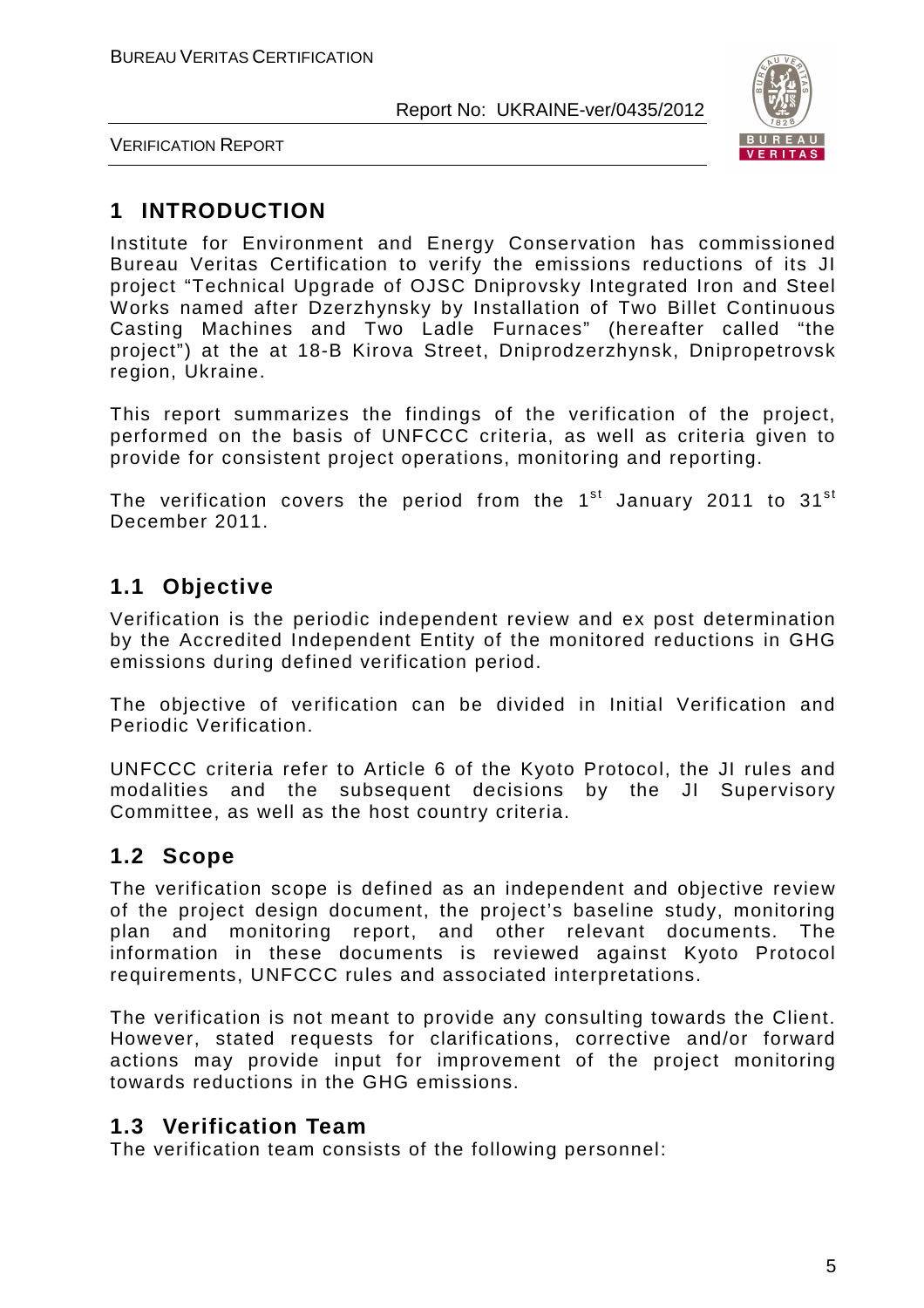

VERIFICATION REPORT

Rostislav Topchiy Bureau Veritas Certification, Team Leader, Climate Change Lead Verifier

Vitaliy Minyaylo Bureau Veritas Certification Team Member, Climate Change Verifier

Elena Mazlova Bureau Veritas Certification, Team Member, Technical Expert

This verification report was reviewed by:

Ivan Sokolov Bureau Veritas Certification, Internal Technical Reviewer

Igor Alekseenko Bureau Veritas Certification Technical Expert

# **2 METHODOLOGY**

The overall verification, from Contract Review to Verification Report & Opinion, was conducted using Bureau Veritas Certification internal procedures.

In order to ensure transparency, a verification protocol was customized for the project, according to the version 01 of the Joint Implementation Determination and Verification Manual, issued by the Joint Implementation Supervisory Committee at its 19 meeting on 04/12/2009. The protocol shows, in a transparent manner, criteria (requirements), means of verification and the results from verifying the identified criteria. The verification protocol serves the following purposes:

- It organizes, details and clarifies the requirements a JI project is expected to meet;
- It ensures a transparent verification process where the verifier will document how a particular requirement has been verified and the result of the verification.

The completed verification protocol is enclosed in Appendix A to this report.

# **2.1 Review of Documents**

The Monitoring Report (MR) submitted by Institute for Environment and Energy Conservation and additional background documents related to the project design, baseline, and monitoring plan, i.e. country Law, Project Design Document (PDD), Guidance on criteria for baseline setting and monitoring, Host party criteria, Kyoto Protocol, Clarifications on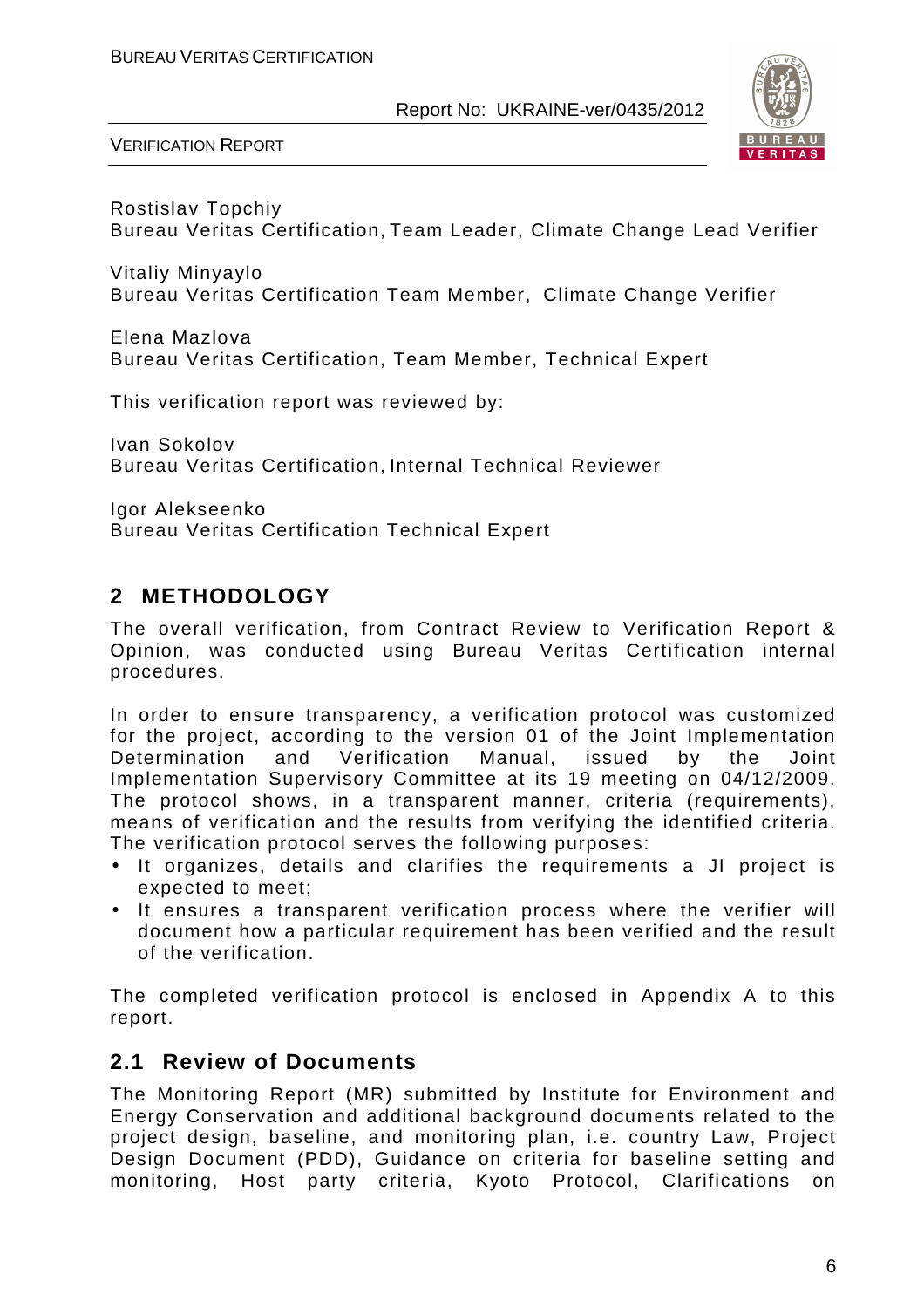

VERIFICATION REPORT

Verification Requirements to be Checked by an Accredited Independent Entity were reviewed.

The verification findings presented in this report relate to the Monitoring Report version 1 of 23/02/2012, version 2 of 23/03/2012 and project as described in the determined PDD.

# **2.2 Follow-up Interviews**

On 13/03/2012 Bureau Veritas Certification verification team conducted a visit to the project site (PJSC "Dniprovsky Integrated Iron and Steel Works named after Dzerzhynsky") and performed (on-site) interviews with project stakeholders to confirm selected information and to resolve issues identified in the document review. Representatives of Institute for Environment and Energy Conservation and PJSC "Dniprovsky Integrated Iron and Steel Works named after Dzerzhynsky" were interviewed (see References). The main topics of the interviews are summarized in Table1.

| Interviewed                                    | Interview topics                                                 |
|------------------------------------------------|------------------------------------------------------------------|
| organization                                   |                                                                  |
| PJSC "Dniprovsky                               | Organizational structure                                         |
| Integrated Iron and                            | Responsibilities and authorities                                 |
| <b>Steel Works named</b><br>after Dzerzhynsky" | Roles and responsibilities for data collection and<br>processing |
|                                                | Installation of equipment                                        |
|                                                | Data logging, archiving and reporting                            |
|                                                | Metering equipment control                                       |
|                                                | Metering record keeping system, database                         |
|                                                | IT management                                                    |
|                                                | Training of personnel                                            |
|                                                | Quality management procedures and technology                     |
|                                                | Internal audits and check-ups                                    |
| Consultant:                                    | Baseline methodology                                             |
| Institute for                                  | Monitoring plan                                                  |
| Environment and                                | Monitoring report                                                |
| <b>Energy Conservation</b><br>Ltd.             | Deviations from PDD                                              |

# **Table 1 Interview topics**

# **2.3 Resolution of Clarification, Corrective and Forward Action Requests**

The objective of this phase of the verification is to raise the requests for corrective actions and clarification and any other outstanding issues that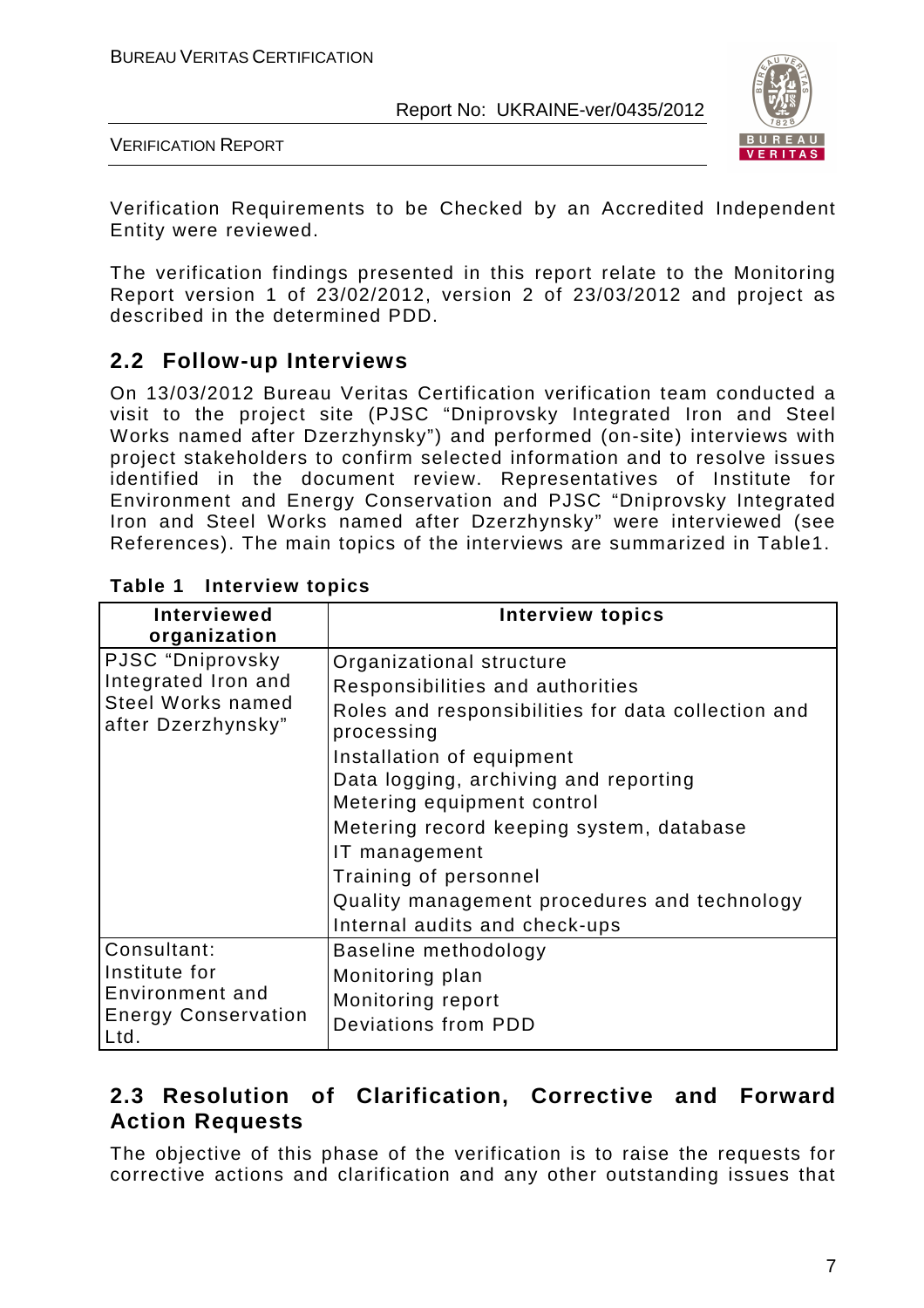

VERIFICATION REPORT

needed to be clarified for Bureau Veritas Certification positive conclusion on the GHG emission reduction calculation.

If the Verification Team, in assessing the monitoring report and supporting documents, identifies issues that need to be corrected, clarified or improved with regard to the monitoring requirements, it should raise these issues and inform the project participants of these issues in the form of:

(a) Corrective action request (CAR), requesting the project participants to correct a mistake that is not in accordance with the monitoring plan;

(b) Clarification request (CL), requesting the project participants to provide additional information for the Verification Team to assess compliance with the monitoring plan;

(c) Forward action request (FAR), informing the project participants of an issue, relating to the monitoring that needs to be reviewed during the next verification period.

The Verification Team will make an objective assessment as to whether the actions taken by the project participants, if any, satisfactorily resolve the issues raised, if any, and should conclude its findings of the verification.

To guarantee the transparency of the verification process, the concerns raised are documented in more detail in the verification protocol in Appendix A.

# **3 VERIFICATION CONCLUSIONS**

In the following sections, the conclusions of the verification are stated.

The findings from the desk review of the original monitoring documents and the findings from interviews during the follow up visit are described in the Verification Protocol in Appendix A.

The Clarification, Corrective and Forward Action Requests are stated, where applicable, in the following sections and are further documented in the Verification Protocol in Appendix A. The verification of the Project resulted in 11 Corrective Action Requests, 3 Clarification Requests

The number between brackets at the end of each section corresponds to the DVM paragraph.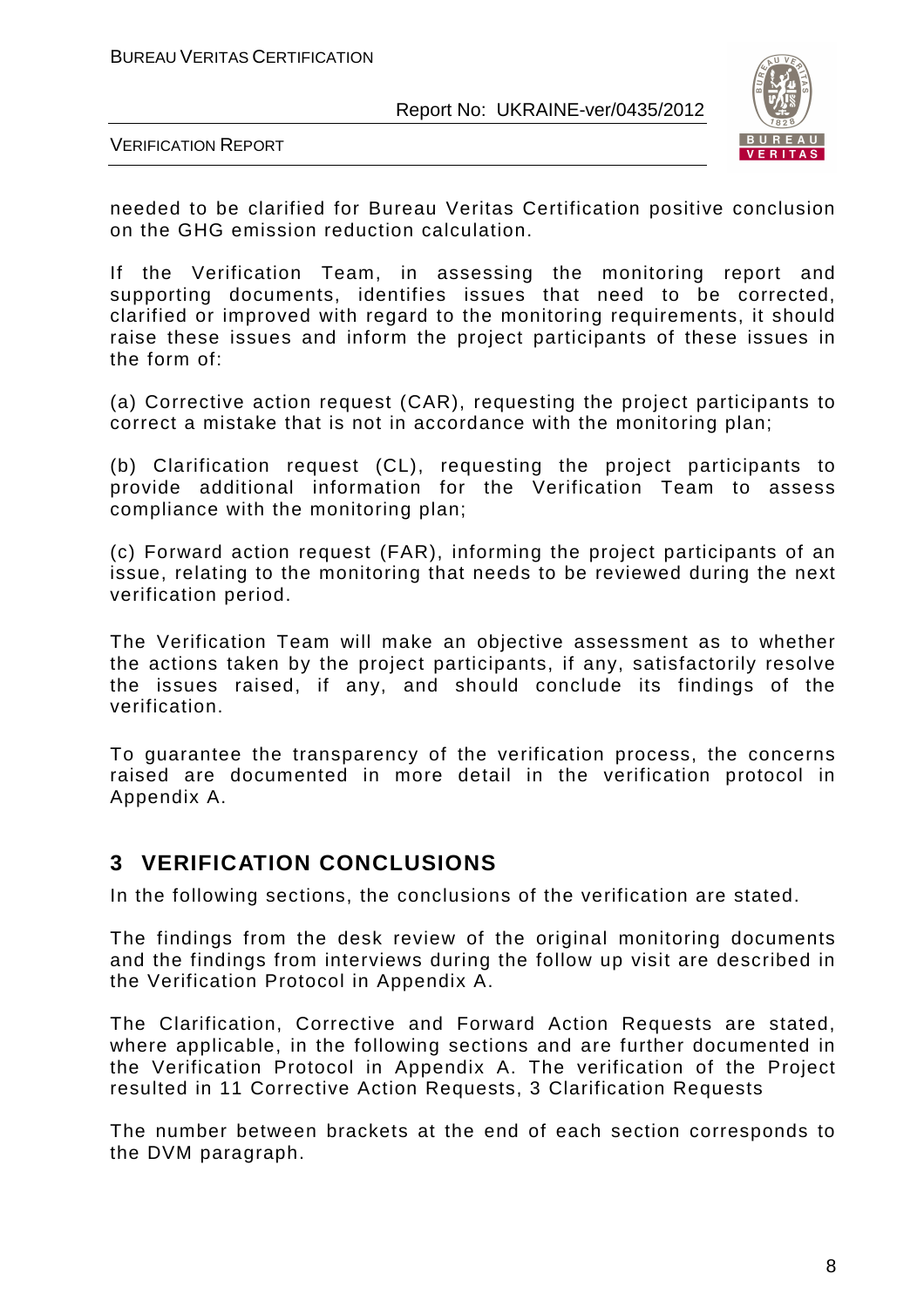

VERIFICATION REPORT

# **3.1 Remaining issues and FARs from previous verifications**

It was verified the implementation of corrective action to FAR 01 and FAR 03 from the previous verification. Corrective actions were not implemented. Verification team issued a Corrective Action Requests (СAR 10 and CAR 11) that were closed during this verification, see Appendix A.

# **3.2 Project approval by Parties involved (90-91)**

The project was approved by the host Party, Ukraine, which is confirmed by the Letter of Approval No. 2077/23/7 dated 08/08/2011 issued by State Environmental Investment Agency of Ukraine. As to the other Party involved, although the PDD indicates it as Spain with "Endesa Carbono" company being a legal entity project participant, the written approval for the current JI project was issued by the Netherlands authorizing Endesa Carbono to participate in this Project for the purpose of article 6 of the Kyoto Protocol (Declaration of Approval ref. No 2011JI28 dated 05/07/2011 issued by NL Agency, implementing agency of the Ministry of Economic Affairs, Agriculture and Innovation of the Netherlands). This happened because of the fact that the Spanish company Endesa Carbono has its accounts in national registries of both Spain and the Netherlands.

Bureau Veritas Certification received written approvals from the project participants and does not doubt their authenticity.

The abovementioned written approvals are unconditional.

# **3.3 Project implementation (92-93)**

The project which is being implemented at the PJSC "Dniprovsky Integrated Iron and Steel Works named after Dzerzhynsky" (DIISW), is aimed at achieving steel production with lower energy consumption per unit of output through reduction of furnace process time in LD-converters as the result of introduction of two ladle furnaces (LF1 and LF2) and stabilization of casting process at two new seven-strand billet continuous casting machines (CCM1 and CCM3), which would inter alia yield significant reduction of GHG emissions to the atmosphere.

The project technology envisages that steel molten in converters are dressed in the new two LFs where ferroalloys and other required additives are fed. LFs additionally consume electricity compared to the baseline scenario, however they allow for shorter Furnace Process time and lower temperatures LD-Converters. Generally, energy saving in LD-Converters, as the result of LFs implementation, leads to reduction of overall energy intensity and stabilization of the furnace process. Thus, out-of-furnace treatment (secondary steelmaking) of steel at LFs saves time, energy, and produces higher quality steel on a consistent basis.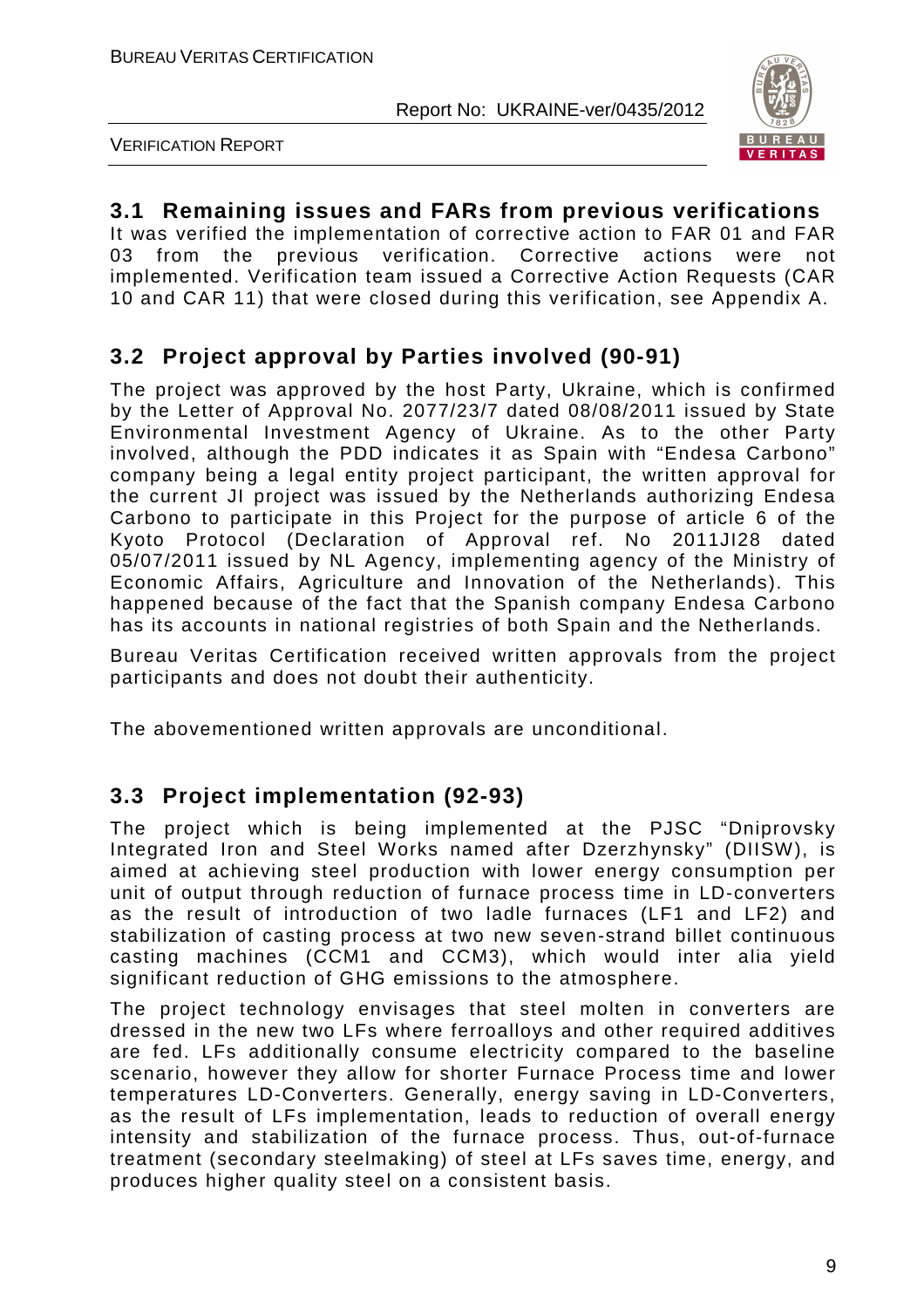

VERIFICATION REPORT

The project technology also envisages that steel treated at LFs are fed into new seven-strand billet CCMs allowing direct square billet production. This, compared to the baseline scenario, leads to lower amount of clippings and energy saving.

Construction of CCM 1 was started in August 2007 and was completed in November 2008. First commissioning casting processes on CCM 1 had been conducted during August-September and commercial operation of equipment started from the 1<sup>st</sup> of October 2008, thereafter first volumes of square billets were produced in the fourth quarter of 2008.

According to the State Committee Protocol acceptance of finished object into operation is dated 16.12.2008.

Implementation of LF 1 was started in April 2007 and was completed in June 2009 (according to the Protocol on object readiness for setting into operation dated 07.09.2009).

Implementation of CCM 3 was started in May 2009 (according to the Protocol on object readiness for setting into operation dated 28.01.2011) and was completed in January 2011.

Implementation of LF 2 was started in August 2008 (according to the Permit for construction works # 76 dated 22.08.2008) and was completed in January 2012.

During the considered monitoring period such facilities as CCM 1, CCM 3 and LF 1 were operational.

# **3.4 Compliance of the monitoring plan with the monitoring methodology (94-98)**

The monitoring occurred in accordance with the PDD regarding which the determination has been deemed final and is so listed on the UNFCCC JI website.

For calculating the emission reductions, key factors, such as actual amount of total steel output in the project scenario, specific fuel and energy resources consumption in production processes, specific electricity consumption etc., influencing the baseline emissions and the activity level of the project and the emissions as well as risks associated with the project were taken into account, as appropriate.

Data sources used for calculating emission reductions, such as appropriately calibrated measuring equipment, enterprise's records, national officially approved data on the emission factor for Ukrainian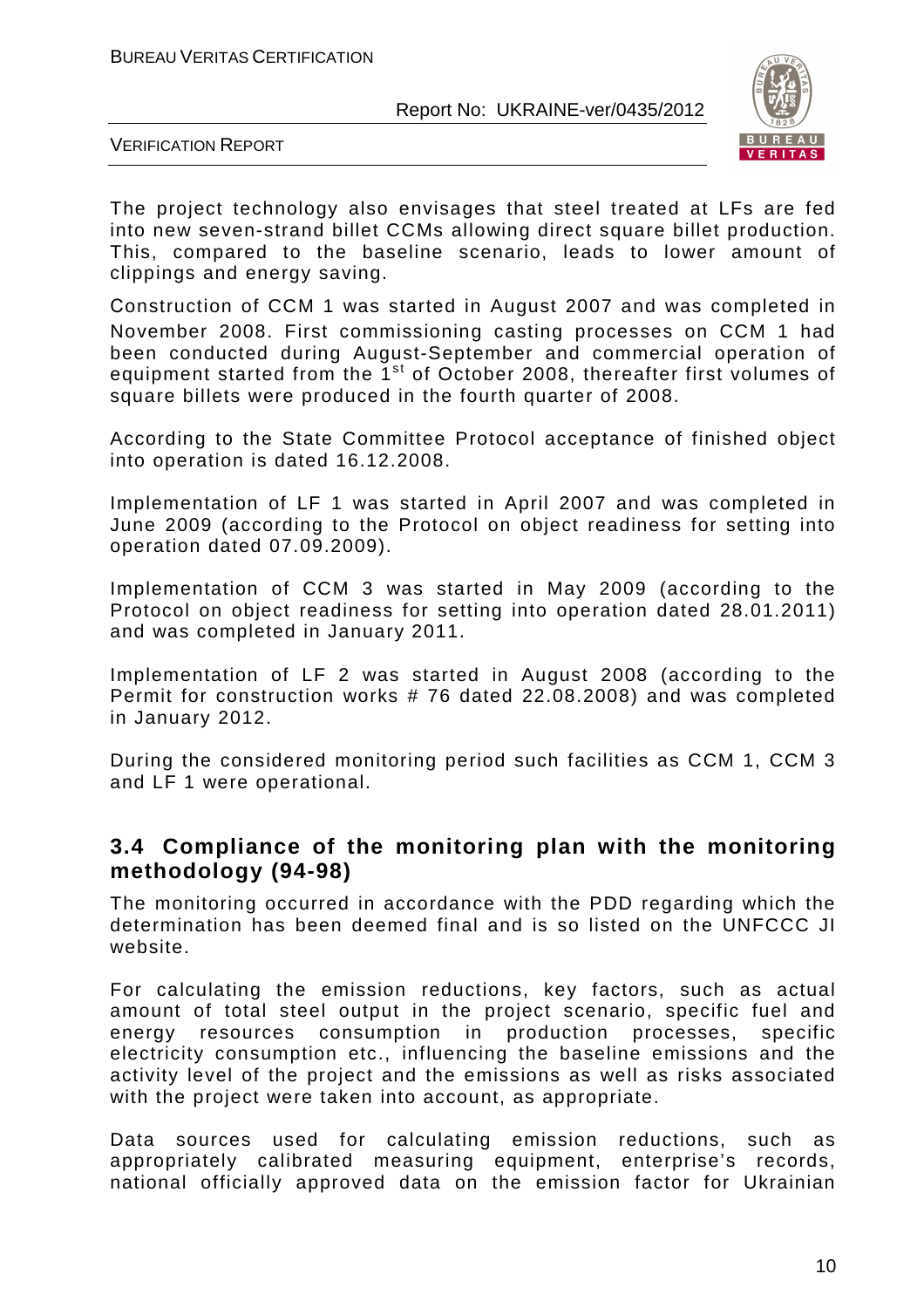

VERIFICATION REPORT

power grid published by National Environmental Agency of Ukraine, IPCC guidelines are clearly identified, reliable and transparent.

Emission factors, including default emission factors, are selected by carefully balancing accuracy and reasonableness, and appropriately justified of the choice.

The calculation of emission reductions is based on conservative assumptions and the most plausible scenarios in a transparent manner.

The identified areas of concern as to the compliance of the monitoring plan with the monitoring methodology, project participants response and BVC's conclusion are described in Appendix A, Table 2 (refer to CAR 01, CAR 02, CAR 03, CAR 04, CAR 05, CAR 06, CAR 07, CL 01, CL 02).

# **3.5 Revision of monitoring plan (99-100)**

Not applicable.

# **3.6 Data management (101)**

The data and their sources, provided in monitoring report, are clearly identified, reliable and transparent.

The implementation of data collection procedures is in accordance with the monitoring plan, including the quality control and quality assurance procedures.

The monitoring of JI project indicators at DIISW is realized on regular basis where the system of data collection on fuel and energy resources consumption is being used. The data needed for the monitoring of the project is collected during the process of normal equipment use. The monitoring of the project is carried out according to standard operational practices established at the enterprise. The scheme of data collection is provided in the section 6 of the Monitoring Report.

The quality assurance procedures are based on the Plant's quality management system certified against the requirements of ISО 9001:2008 international standard. Moreover, the occupational health and safety management system in accordance with OHSAS 18001 standard and environmental management system in accordance with ISO 14001 were implemented at the Plant in 2009.

The roles and obligation within the project monitoring are presented under the section 9 of the Monitoring Report.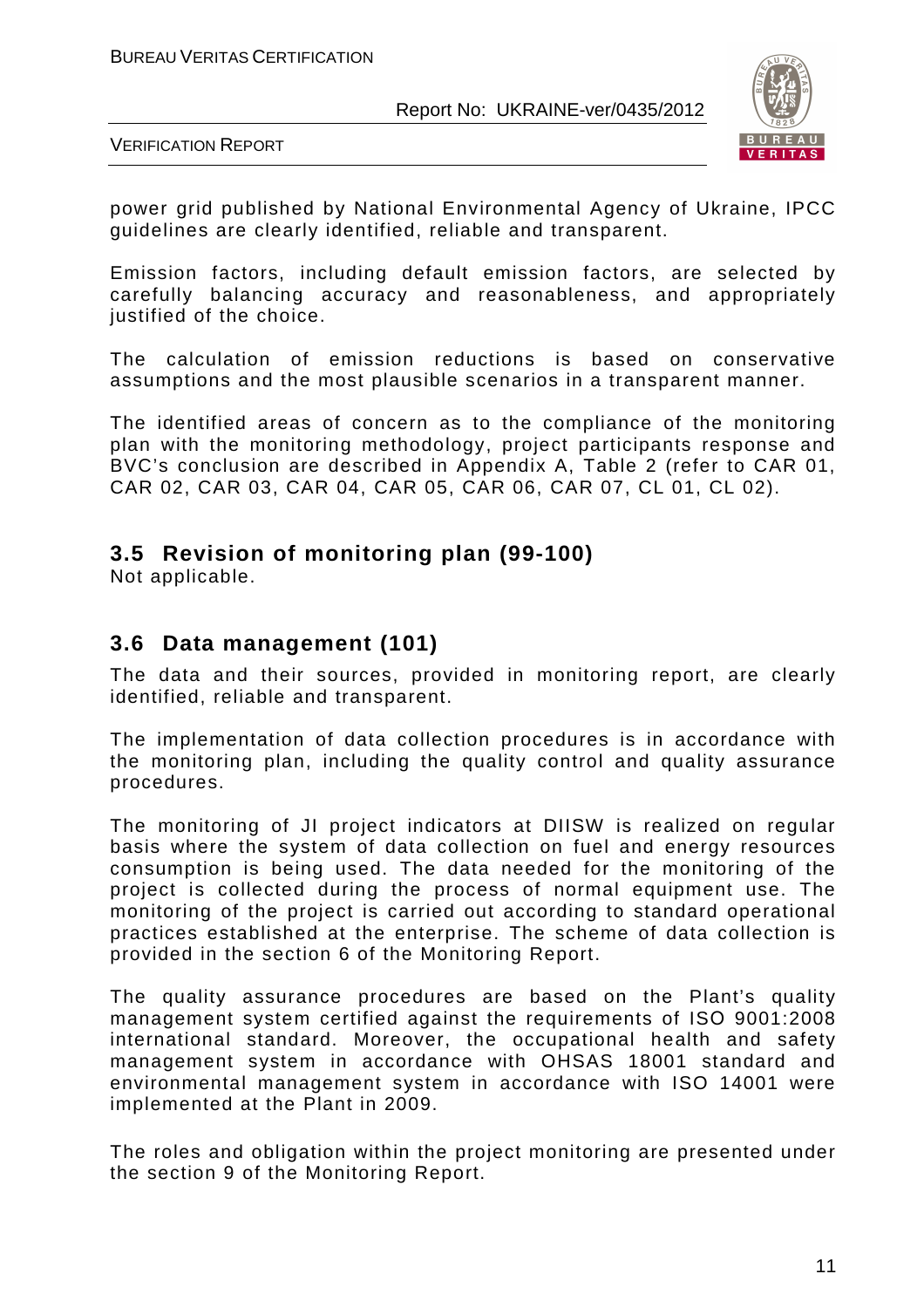

VERIFICATION REPORT

The function of the monitoring equipment, including its calibration status, is in order. The measurement equipment used for project monitoring is serviced, calibrated and maintained in accordance with the original manufacturer's instructions, industry standards and internal procedures; relevant records are kept as required. As to the internal procedures, the calibration and verification are regulated by internal standards of DIISW such as STP 230-35-07 Metrological Support of Measuring Equipment and Guideline on Plant's Metrology Department.

Taking into account that the list of monitoring equipment was not in accordance with this monitoring period, the project developer has revised and updated it. The list of monitoring equipment is now in accordance with this specific monitoring period. Revision and update of the monitoring equipment was done by taking into account the following reasons:

1) some monitoring equipment were sent on scheduled or unscheduled verifications/calibrations and were replaced by another monitoring equipment (same type but other serial number);

2) some monitoring equipment were removed from the data accounting and data accounting was conducted on other equipment;

3) additional monitoring equipment was installed in order to monitor the same indicators;

4) after the monitoring equipment were removed from one accounting spot and after verifications/calibrations were conducted, the monitoring equipment were installed at the other accounting spot for data accounting; 5) monitoring equipment were changed on another and sent in order to conduct repairing works;

6) the list of monitoring equipment was improved in comparison with the list for the previous monitoring period by taking into account all inaccuracies that were made in the past.

All facts of monitoring equipment substitution are reflected in the internal journals of monitoring equipment substitution.

In case of having problems with certain monitoring equipment, the accounting system is organized in such way that allows double checking of all the data.

The evidence and records used for the monitoring are maintained in a traceable manner. Data is collected into electronic database of DIISW as well as in paper format. Data is further compiled in day-to-day records, quarterly records, and annual records. All records are finally stored in Planning-economic department. All necessary information for monitoring of GHGs emission reductions are stored in paper and electronic formats and will be saved till the end of the crediting period and for two years after the last operation with ERUs from the project.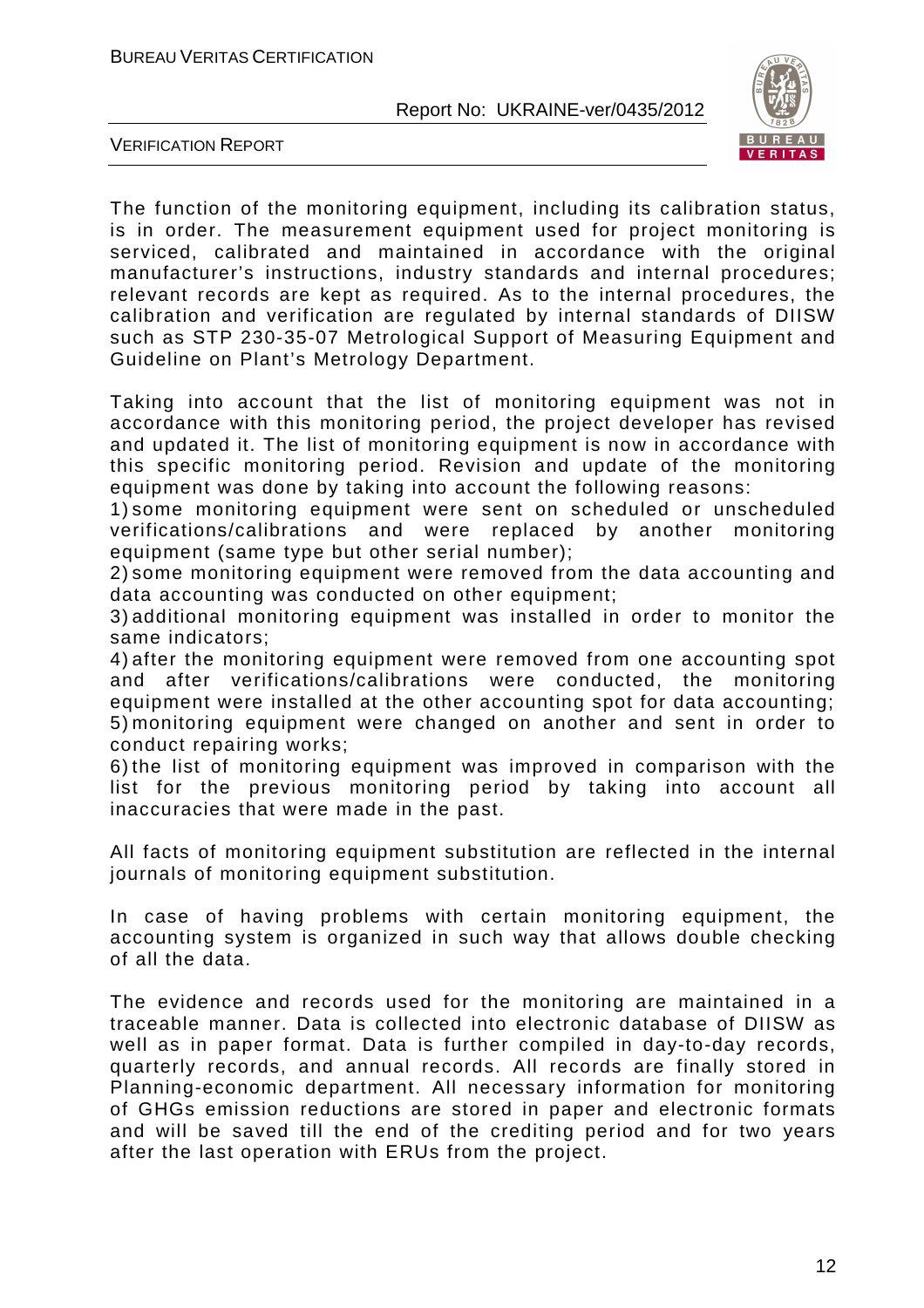

VERIFICATION REPORT

The data collection and management system for the project is in accordance with the monitoring plan.

The Monitoring Report provides sufficient information on the assigning roles, responsibilities and authorities for implementation and maintenance of monitoring procedures including control of data. The verification team confirms effectiveness of the existing management and operational systems and found them eligible for reliable project monitoring.

The identified areas of concern as to the data management, project participants response and BVC's conclusion are described in Appendix A, Table 2 (refer to CAR 08, CAR 09, CAR 10, CAR 11, CL 03).

# **3.7 Verification regarding programmes of activities (102- 110)**

Not applicable.

# **4 VERIFICATION OPINION**

Bureau Veritas Certification has performed the  $2^{nd}$  verification of the "Technical Upgrade of OJSC Dniprovsky Integrated Iron and Steel Works named after Dzerzhynsky by Installation of Two Billet Continuous Casting Machines and Two Ladle Furnaces" Project in Ukraine, which applies JI specific approach. The verification was performed on the basis of UNFCCC criteria and host country criteria and also on the criteria given to provide for consistent project operations, monitoring and reporting.

The verification consisted of the following three phases: i) desk review of the monitoring report against project design and the baseline and monitoring plan; ii) follow-up interviews with project stakeholders; iii) resolution of outstanding issues and the issuance of the final verification report and opinion.

The management of the Institute for Environment and Energy Conservation is responsible for the preparation of the GHG emissions data and the reported GHG emissions reductions of the project on the basis set out within the project Monitoring Plan indicated in the final PDD version 08. The development and maintenance of records and reporting procedures in accordance with that plan, including the calculation and determination of GHG emission reductions from the project, is the responsibility of the management of the project.

Bureau Veritas Certification verified the Project Monitoring Report, version 2 for the reporting period indicated below. Bureau Veritas Certification confirms that the project is implemented is implemented as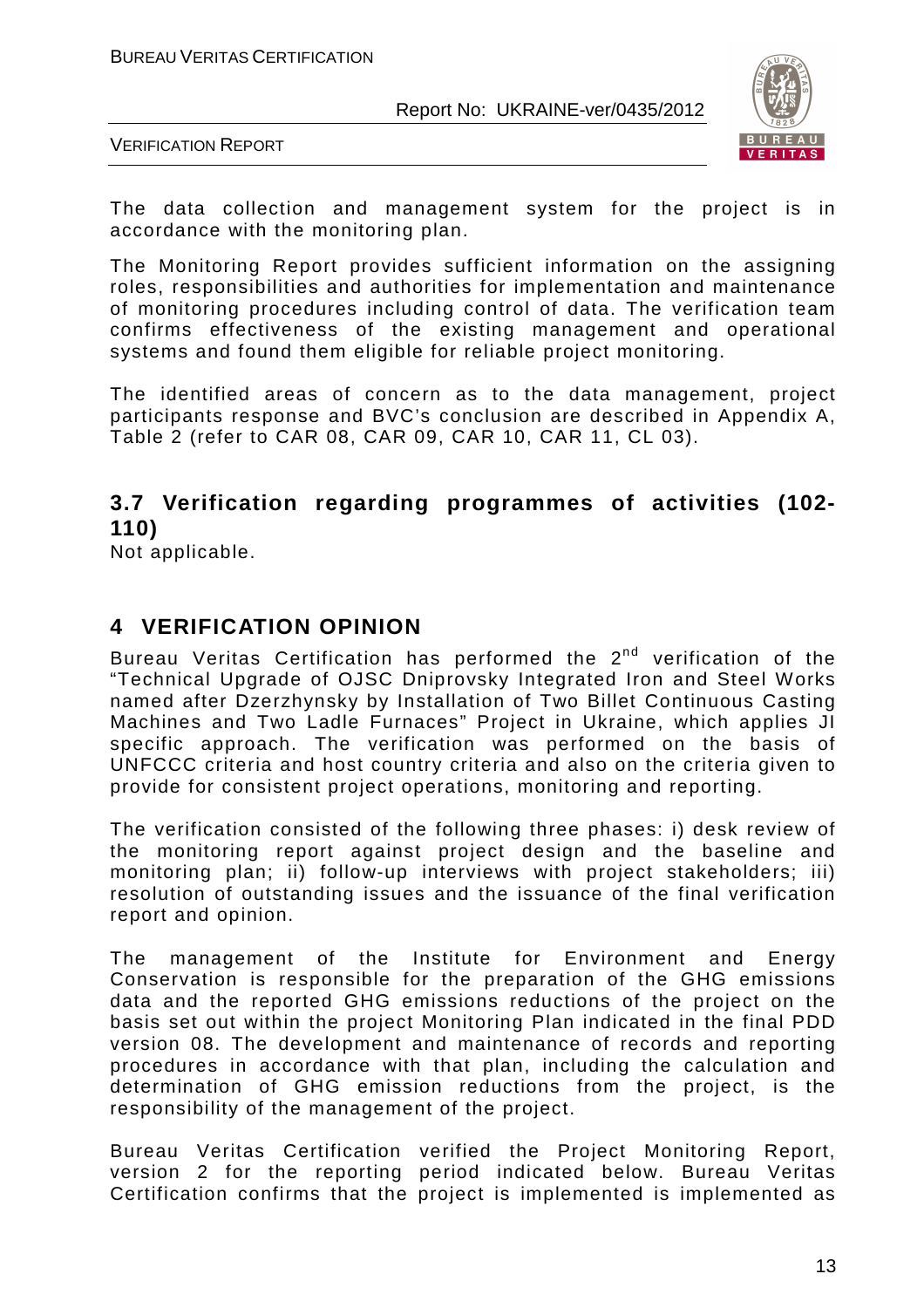

VERIFICATION REPORT

planned and described in approved project design documents. Installed equipment being essential for generating emission reduction runs reliably and is calibrated appropriately. The monitoring system is in place and the project is generating GHG emission reductions.

Bureau Veritas Certification can confirm that the GHG emission reduction is accurately calculated and is free of material errors, omissions, or misstatements. Our opinion relates to the project's GHG emissions and resulting GHG emission reductions reported and related to the approved project baseline and monitoring, and its associated documents. Based on the information we have seen and evaluated, we confirm, with a reasonable level of assurance, the following statement:

Reporting period: From 01/01/2011 to 31/12/2011

| Baseline emissions         | :6038524 | tonnes of $CO2$ equivalent. |
|----------------------------|----------|-----------------------------|
| Project emissions          | :4898392 | tonnes of $CO2$ equivalent. |
| <b>Emission Reductions</b> | :1140132 | tonnes of $CO2$ equivalent. |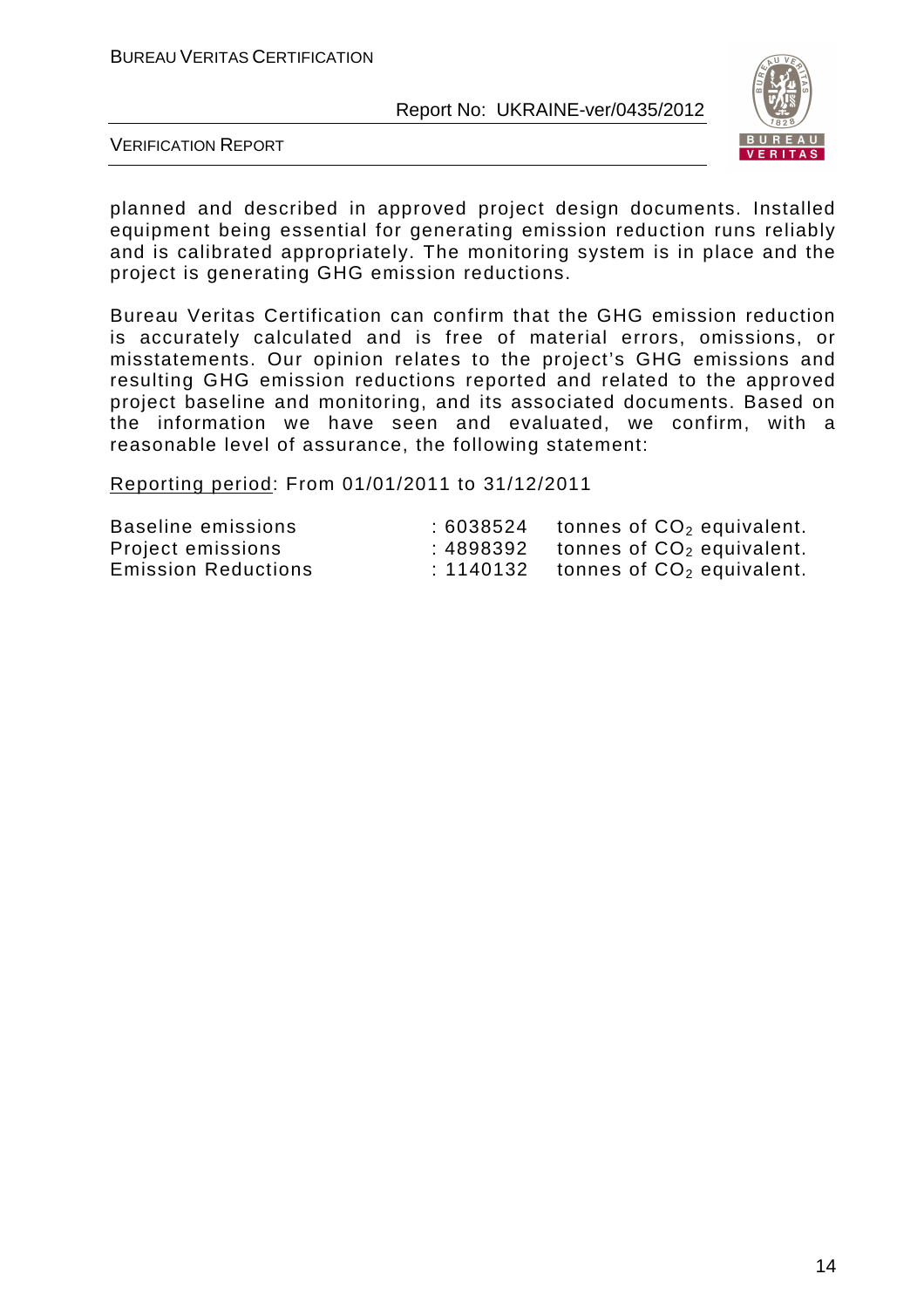

VERIFICATION REPORT

# **5 REFERENCES**

#### **Category 1 Documents:**

Documents provided by the project participants that relate directly to the GHG components of the project.

- /1/ Monitoring Report for the period from 01/01/2011 till 31/12/2011 version 1 dated 23/02/2012
- /2/ Monitoring Report for the period from 01/01/2011 till 31/12/2011 version 2 dated 23/03/2012
- /3/ Calculation of emission reductions for the period 01/01/2011- 31/12/2011, Excel file
- /4/ PDD "Technical Upgrade of OJSC Dniprovsky Integrated Iron and Steel Works named after Dzerzhynsky by Installation of Two Billet Continuous Casting Machines and Two Ladle Furnaces", version 8 dated 12/07/2011
- /5/ Determination Report "Technical Upgrade of OJSC Dniprovsky Integrated Iron and Steel Works named after Dzerzhynsky by Installation of Two Billet Continuous Casting Machines and Two Ladle Furnaces" No.UKRAINE-det/0170/2010, rev.05 of 12/07/2011 issued by Bureau Veritas Certification
- /6/ Letter of Approval No. 2077/23/7 dated 08/08/2011 issued by State Environmental Investment Agency of Ukraine
- /7/ Declaration of Approval ref. No 2011JI28 dated 05/07/2011 issued by NL Agency, implementing agency of the Ministry of Economic Affairs, Agriculture and Innovation of the Netherlands

### **Category 2 Documents:**

2.

3.

4.

Background documents related to the design and/or methodologies employed in the design or other reference documents.

Certificate of Metrology Laboratory PJSC «Dniprovsky Integrated Iron and Steel Works named after Dzerzhynsky»

1. № 06544-5-1-7-KL 31/02/2013

License number 585747 on professionally-technical training PJSC «Dniprovsky Integrated Iron and Steel Works named after Dzerzhynsky»

Certificate of OHSAS management system BS OHSAS 18001:2007 № TIS 15116 1020 2 PJSC «Dniprovsky Integrated Iron and Steel Works named after Dzerzhynsky»

Certificate of EMS management system EN ISO 14001:2004 № TIS 15 104 1069 7 PJSC «Dniprovsky Integrated Iron and Steel Works named after Dzerzhynsky»

5. Schedule of internal audit at the requirement standards of OHSAS 18001 and ISO 14001 in 2011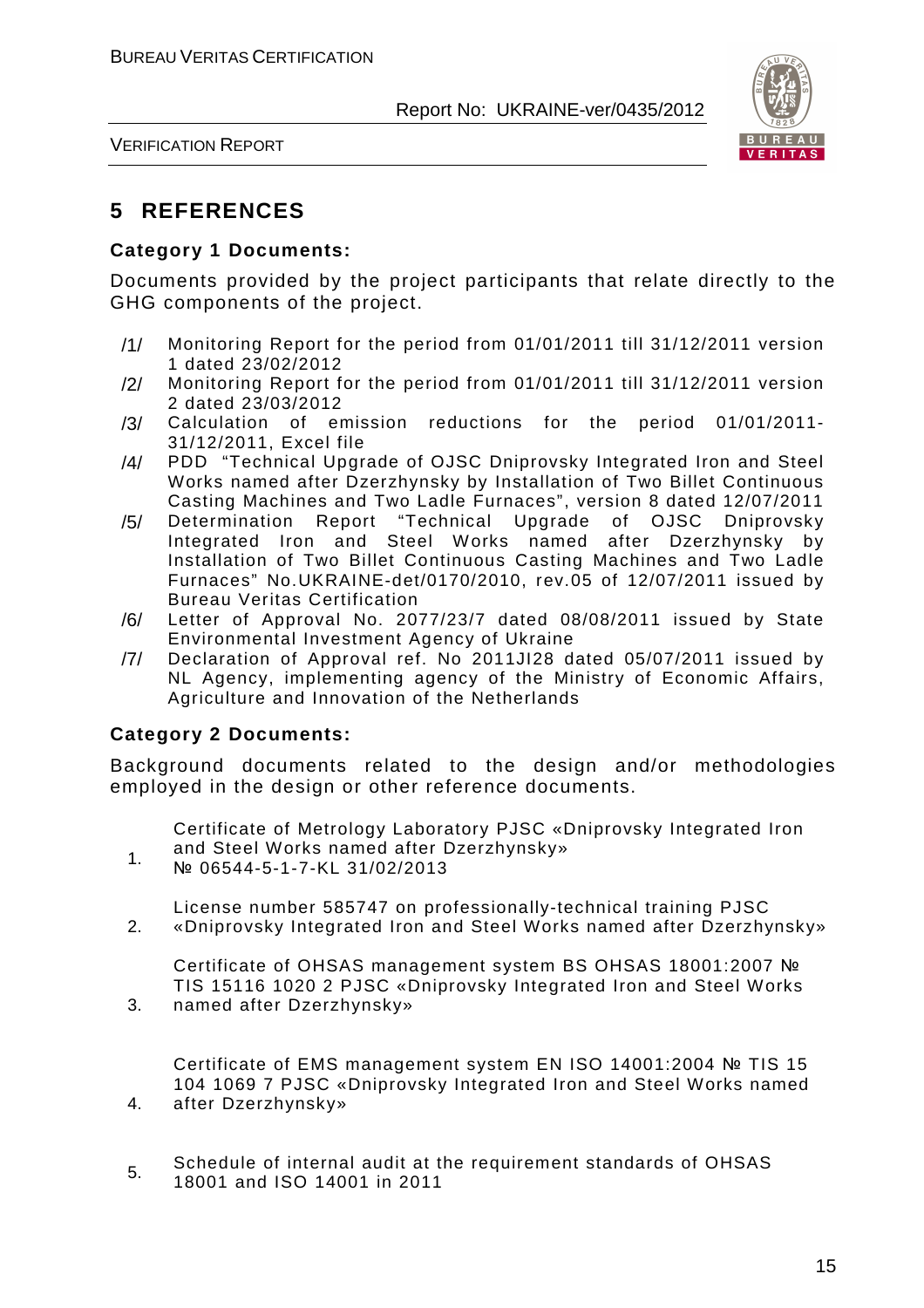#### BUREAU VERITAS CERTIFICATION

Report No: UKRAINE-ver/0435/2012



- 6. Report on internal audit on 28 February 2011
- 7. Certificate Bohdanovich A. the right of verification and calibration 2009
- 8. Certificate Dziuba A.M. the right of verification and calibration 2009
- 9. Certificate Nabyvach D. the right of verification and calibration 2009
- 10. Certificate Kuchuk S. the right of verification and calibration 2010
- 11. Book of the account of electricity consumption for 2010-2011
- 12. Book of the account evidence of electricity meters 2011
- 13. Photo. Continuous Casting Machine number 3
- 14. Photo. Continuous Casting Machine number 1
- 15. Operation Rules of CCM-1 in the converter shop TR 230 - C16 - 2011. Validity from 01/02/2011
- 16. Photo. Ladle Furnace number 2
- 17. Operating logbook ДРЗ-10 for 2011
- 18. Electricity substation logbook ДРЗ-10 for 2011
- 19. Photo. Electricity meter *V*670 number 565029
- 20. Technical report of converter plant. August 2011.
- 21. Consumption of powders and mass. Converter plant. August 2011.
- 22. Consumption of charge metal. Converter plant. August 2011.
- 23. Consumption of scrap metal. Converter plant. August 2011
- 24. Semifinished products in converter plant for August 2011.
- 25. The balance of coke and natural gases from the gas plant for August 2011
- 26. Natural gas consumption for August 2011
- 27. Report to the reception and distribution of electricity for August 2011
- 28. Electricity distribution statement from 1 to 31 August 2011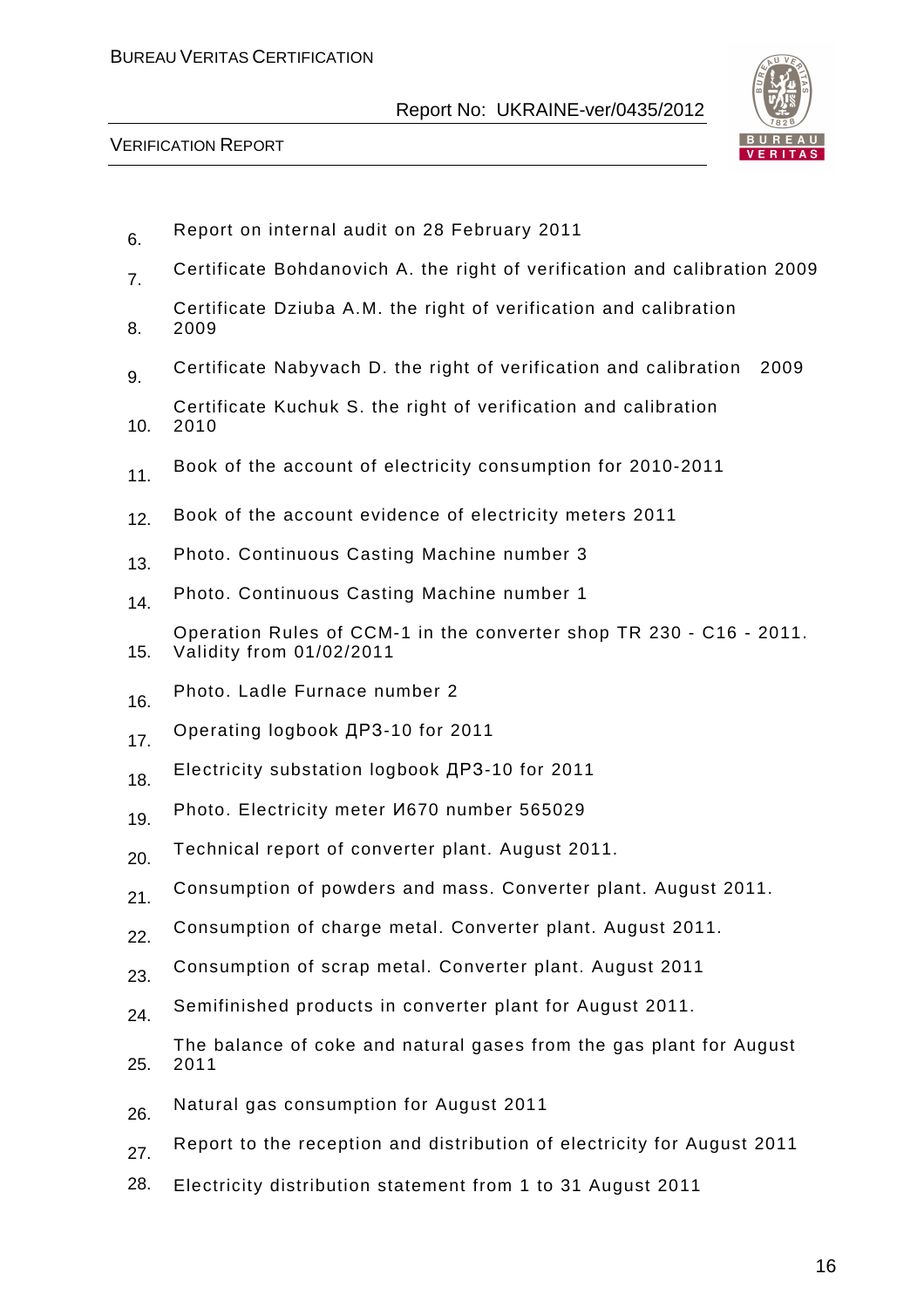

- 29. The balance of electricity for August 2011
- 30. The result of the consumption of electricity for August 2011
- 31. Fuel consumption report for August 2011
- 32. Coke oven gas consumption for August 2011
- 33. Blast furnace gas consumption for August 2011
- 34. Natural gas consumption for August 2011
- 35. Report on the development of oxygen-compressor plant for August 2011
- 36. Technical report on the oxygen compressor plant for August 2011
- 37. Report of CHP for August 2011
- 38. Report of water supply plant for August 2011
- 39. Electronic database of consumption of raw materials and resources in 2011
- 40. Technical report of converter plant. December 2011.
- 41. Consumption of powders and mass. Converter plant. December 2011.
- 42. Consumption of scrap metal. Converter plant. December 2011.
- 43. Consumption of charge metal. Converter plant. December 2011
- 44. Semifinished products in converter plant for December 2011.
- 45. The balance of coke and natural gas from the gas plant for December 2011
- 46. Natural gas consumption for December 2011
- 47. Report to the reception and distribution of electricity for December 2011
- 48. Electricity distribution statement from 1 to 31 December 2011
- 49. The balance of electricity for December 2011
- 50. The result of the consumption of electricity for December 2011
- 51. Fuel consumption report for December 2011
- 52. Coke oven gas consumption for December 2011
- 53. Blast furnace gas consumption for December 2011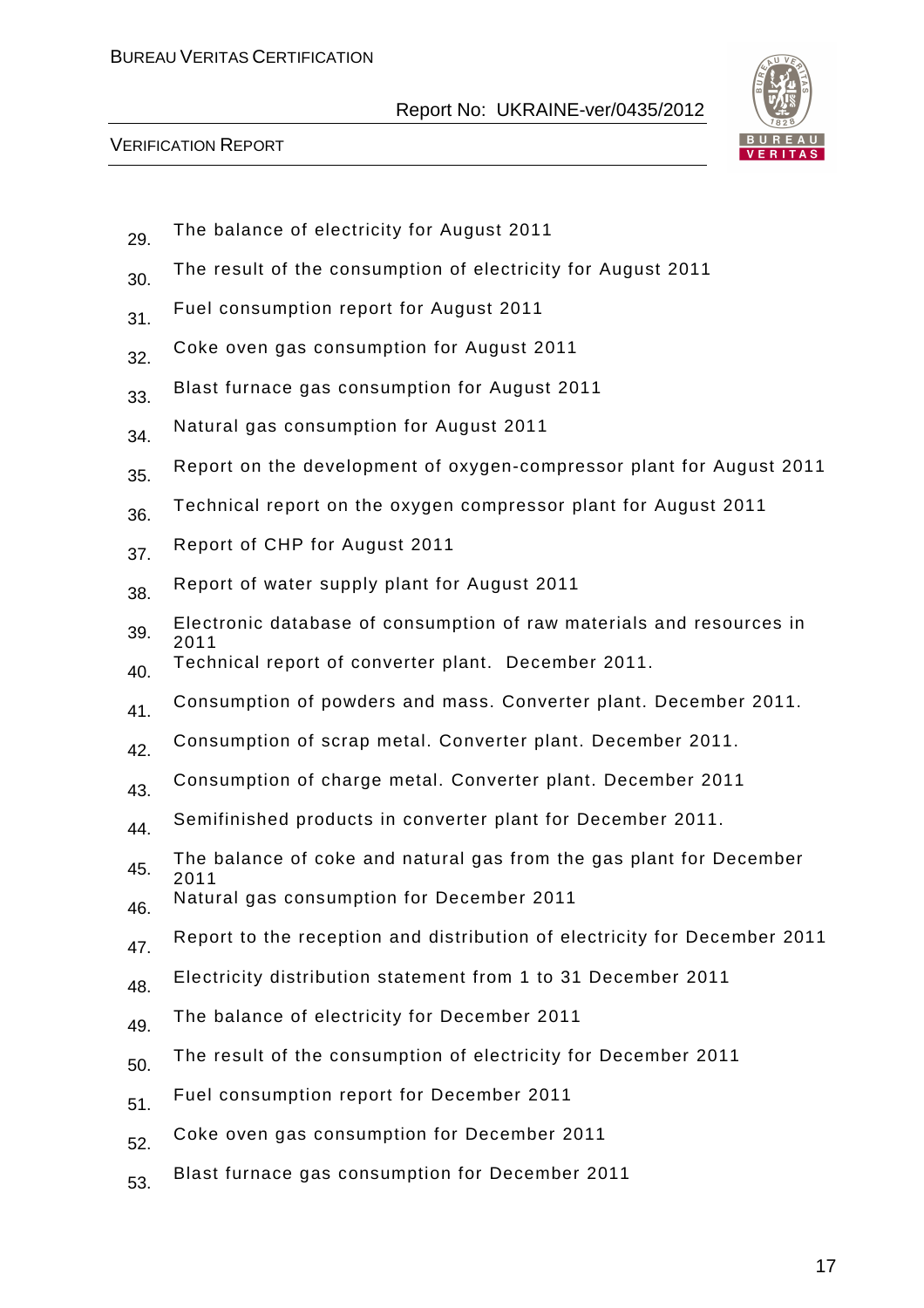

VERIFICATION REPORT

- 54. Natural gas consumption for December 2011
- 55. Report on the development of oxygen-compressor plant for December 2011
- 56. Technical report on the oxygen compressor plant for December 2011
- 57. Report of CHP for December 2011
- 58. Report of water supply plant for December 2011

Conclusion number 501 of the State Ecological Expertise of the project " Reconstruction of converter workshop of the construction of " ladle furnace" on PJSC «Dniprovsky Integrated Iron and Steel Works named

59. after Dzerzhynsky» № 6413/11 of 08.06.07

60. Certificate number DP001081 on project documentation "Gradual reconstruction of converter plant for the construction of two CCM and "ladle furnace". 11 April 2011.

Ecological assessment of project "Reconstruction of converter plant" PJSC «Dniprovsky Integrated Iron and Steel Works named after

61. Dzerzhynsky»

62. Passport physico-chemical parameters of gas for the period from 01.11.2011 to 30.11.2011

63. Passport physico-chemical parameters of gas for the period from 01.03.2011 to 31.03.2011

64. Passport physico-chemical parameters of gas for the period from 01.06.2011 to 30.06.2011

65. Passport physico-chemical parameters of gas for the period from 01.02.2011 to 28.02.2011

66 Photo. Scheme of power substations

67. Permit number 1210400000-288 emissions of pollutants into the atmosphere from stationary sources (01.06.2011-11.06.2015)

68. Permit number 1210436900-99a emissions of pollutants into the atmosphere from stationary sources (01.06.2011-18.02.2013)

69 Report on air protection form number 2-TP (air) for 2011

70. Certificate number 06544-5-1-26/3-HOMS (20.08.2010-20.08.2013). Ecological Laboratory of PJSC «Dniprovsky Integrated Iron and Steel Works named after Dzerzhynsky»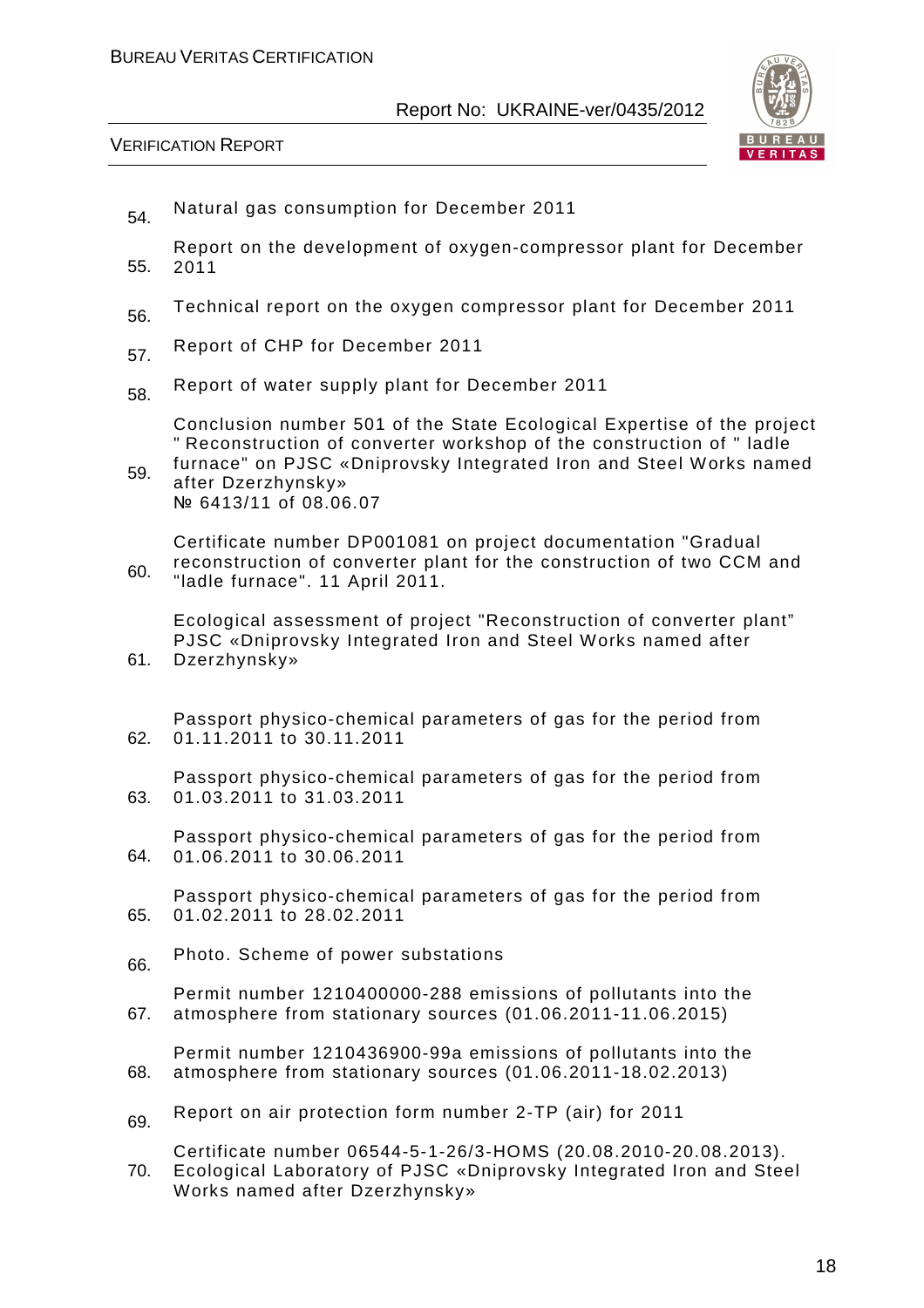

| 71.<br>72. | Electronic Register of measuring equipment<br>The decision of Dnipropetrovs'k Regional Council of 29.04.2011 № 116-<br>6/VI «About improving the ecological condition of Dnipropetrovsk region<br>by reducing pollution major enterprises-polluters for 2007 - 2015» |
|------------|----------------------------------------------------------------------------------------------------------------------------------------------------------------------------------------------------------------------------------------------------------------------|
| 73.        | Decision Dniprodzerzhinskoyi City Council of 28.12.2011 № 305-17/VI<br>«About improving the ecological condition of Dnipropetrovsk region by<br>reducing pollution major enterprises-polluters for 2010-2015»                                                        |
| 74.        | Certificate № 24-11 Solohina S.I. Senior Engineer Ecological<br>Laboratory of PJSC «Dniprovsky Integrated Iron and Steel Works<br>named after Dzerzhynsky»                                                                                                           |
| 75.        | Certificate № 5-11 Chumachenko I.P. Senior Engineer Ecological<br>Laboratory of PJSC «Dniprovsky Integrated Iron and Steel Works<br>named after Dzerzhynsky»                                                                                                         |
| 76.        | Certificate of Chumachenko I.P. "Standardization, Metrology and<br>Certification"                                                                                                                                                                                    |
| 77.        | Certificate of Solohina S.I. "Standardization, Metrology and<br>Certification"                                                                                                                                                                                       |
| 78.        | Certificate of Zolotarevska I.G. "Standardization, Metrology and<br>Certification"                                                                                                                                                                                   |
| 79.        | Certificate of Deineko S.V. "Standardization, Metrology and<br>Certification"                                                                                                                                                                                        |
| 80.        | Certificate of Tatarenko O.V. "Standardization, Metrology and<br>Certification"                                                                                                                                                                                      |
| 81.        | Certificate of Pankratova L.M. "Standardization, Metrology and<br>Certification"                                                                                                                                                                                     |
| 82.        | Certificate of Bairak Y.M. "Standardization, Metrology and Certification"                                                                                                                                                                                            |
| 83.        | Certificate of Chepurna A.V. "Permit system and the legislative<br>regulation of waste production"                                                                                                                                                                   |
| 84.        | Certificate of Piven I.V. "Permit system and the legislative regulation of<br>waste production"                                                                                                                                                                      |
| 85.        | OHSAS and EMS Management review for 11 months in 2011                                                                                                                                                                                                                |
| 86.        | Schedule of Internal Audit for 2011                                                                                                                                                                                                                                  |
| 87.        | Certificate of Quality management system ISO 9001:2008. TUV<br>THURINGEN (31.01.2012-30.01.2015)                                                                                                                                                                     |
| 88.        | Certificate of Quality management system ISO ISO 9001:2009.                                                                                                                                                                                                          |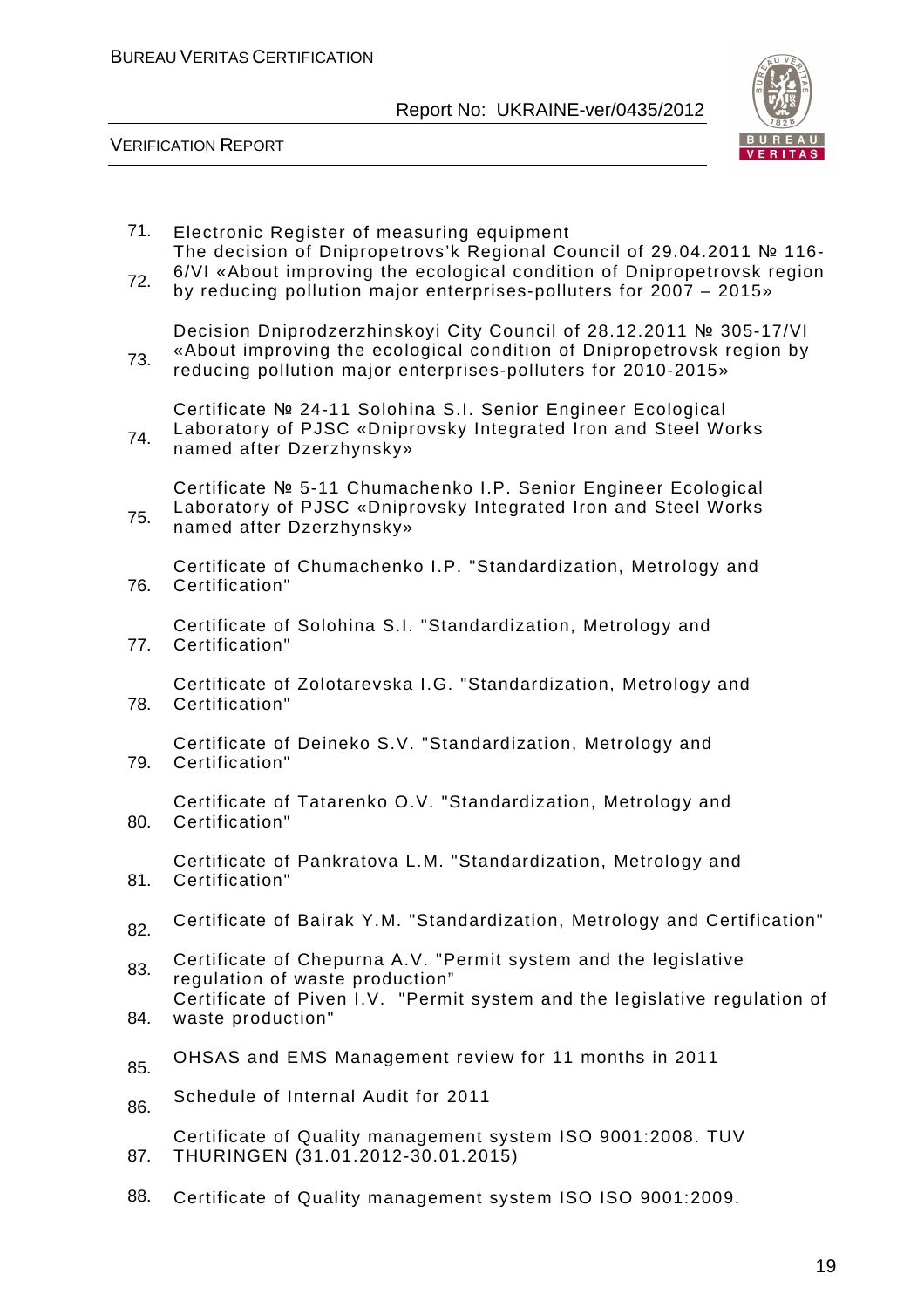

#### VERIFICATION REPORT

91.

UkrSEPRO (21.06.2011-05.04.2014)

89. Report on the Internal Audit in 2011

90. Letter number 01/314 of 31/05/2011 concerning the change of name of the company PJSC «Dniprovsky Integrated Iron and Steel Works named after Dzerzhynsky»

Order № 327 dated 23.03.2012 on the preparation and storage of data on the Joint Implementation projects under the Kyoto Protocol.

- 92. Meter card: type ИТ, factory № 106631
- 93. Meter card: type И670, factory № 376504
- 94. Meter card: type ИТ, factory № 113199
- 95. Meter card: type И43, factory № 192130
- 96. Meter card: type ИТ, factory № 236783
- 97. Meter card: type И670, factory № 350061
- 98. Meter card: type И670, factory № 754749
- 99. Meter card: type ИТ, factory № 691814
- 100. Meter card: type И670, factory № 232756
- 101. Meter card: type И670, factory № 690556
- 102 Meter card: type И670, factory № 233827
- 103. Meter card: type И670, factory № 351680
- 104. Meter card: type И670, factory № 905679
- 105. Meter card: type И670, factory № 740734
- 106. Meter card: type И670М, factory №<sup>329704</sup>
- 107. Meter card: type И670Д, factory № 363453
- 108. Meter card: type И670, factory № 754589
- 109. Meter card: type И670, factory № 626945
- 110. Meter card: type И670, factory № 306034
- 111. Meter card: type И670, factory № 192034 112. Meter card: type И670, factory № 188830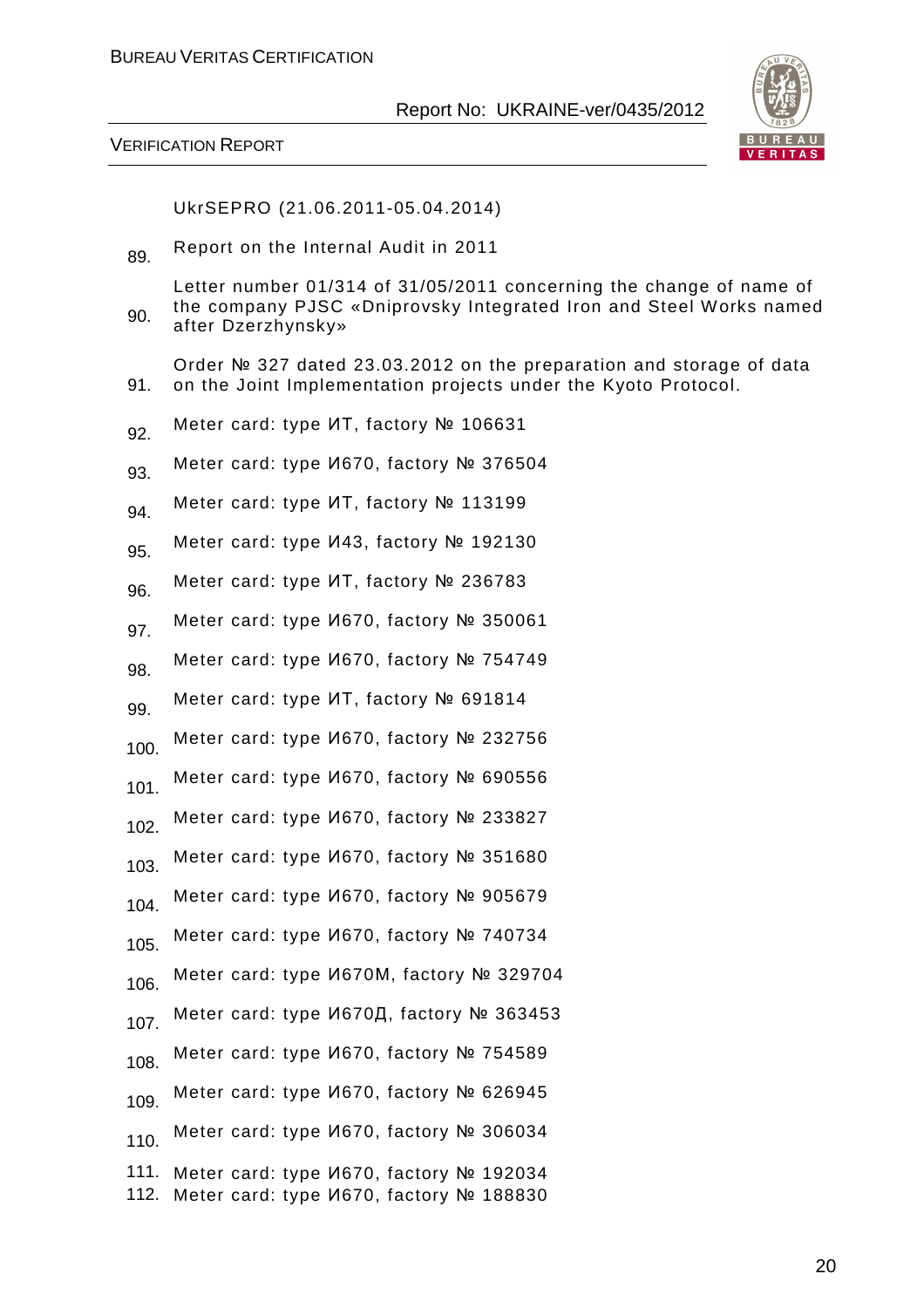

| 113. | Meter card: type <i>V</i> 670M, factory № 365024 |
|------|--------------------------------------------------|
| 114. | Meter card: type И670M, factory № 367107         |
| 115. | Meter card: type <i>V</i> 670, factory № 473710  |
| 116. | Meter card: type <i>V</i> 670, factory № 552166  |
| 117. | Meter card: type <i>V</i> 670, factory № 130498  |
| 118. | Meter card: type <i>V</i> 670, factory Nº 192117 |
| 119. | Meter card: type <i>V</i> 670, factory № 584132  |
| 120. | Meter card: type <i>V</i> 670M, factory № 011918 |
| 121. | Meter card: type <i>V</i> 670, factory № 062944  |
| 122. | Meter card: type <i>V</i> 670M, factory № 036772 |
| 123. | Meter card: type <i>V</i> 670, factory № 095716  |
| 124. | Meter card: type <i>V</i> 670, factory № 319838  |
| 125. | Meter card: type <i>V</i> 670, factory № 193881  |
| 126. | Meter card: type <i>V</i> 670, factory № 130180  |
| 127. | Meter card: type И670M, factory № 096018         |
| 128. | Meter card: type <i>V</i> 670, factory № 690636  |
| 129. | Meter card: type <i>V</i> 670, factory Nº 649492 |
| 130. | Meter card: type И43, factory № 237322           |
| 131. | Meter card: type <i>V</i> 670M, factory № 095620 |
| 132. | Meter card: type И670M, factory № 506019         |
| 133. | Meter card: type И670, factory № 394310          |
| 134. | Meter card: type <i>V</i> 670, factory № 869032  |
| 135. | Meter card: type <i>V</i> 687, factory Nº 219078 |
| 136. | Meter card: type <i>M670M</i> , factory № 157116 |
| 137. | Meter card: type И670, factory № 584122          |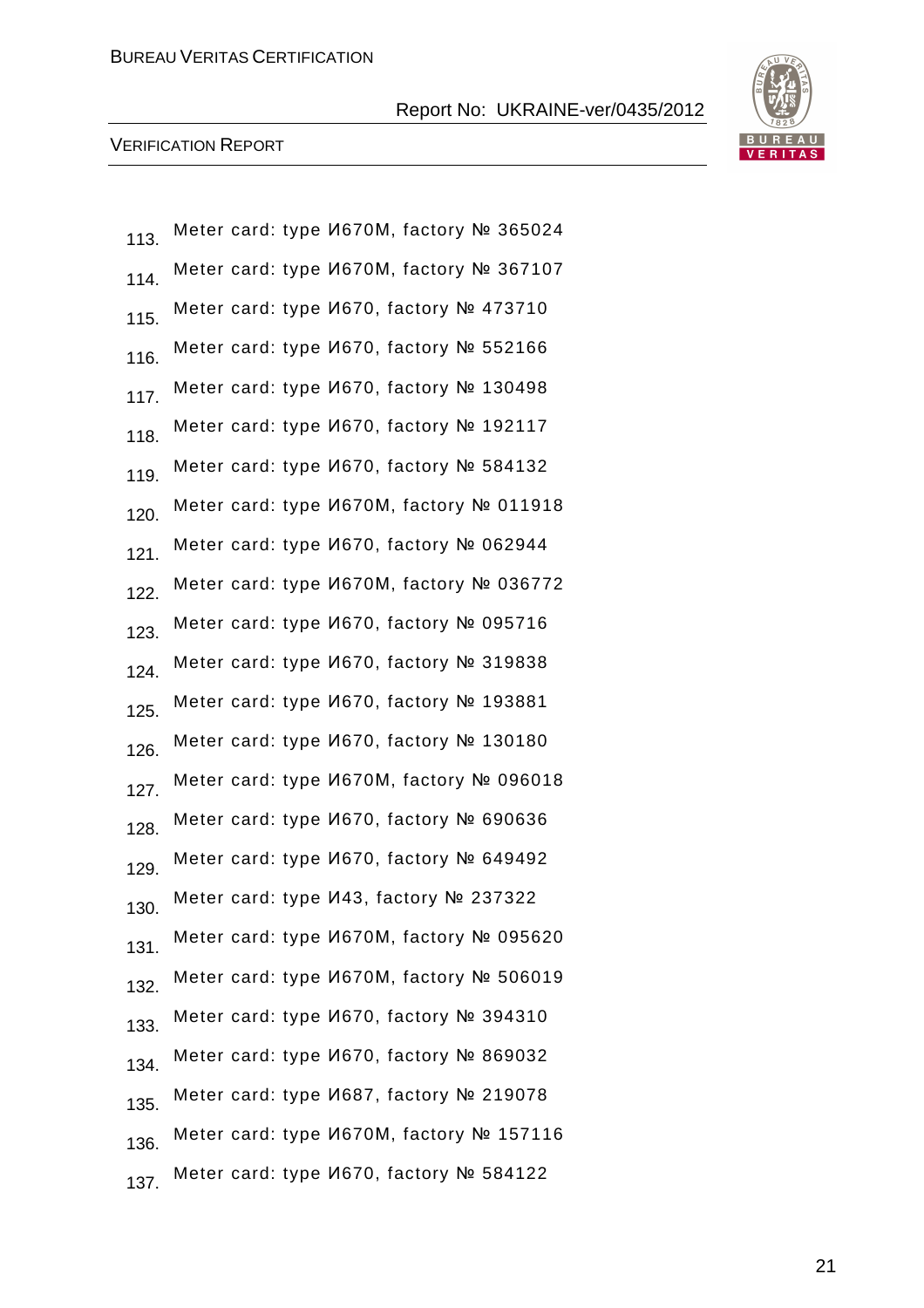

VERIFICATION REPORT

138. Meter card: type И670M, factory № 644511

139. Meter card: type И670M, factory № 643487

140. Meter card: type И670, factory № 054130

- 141. Meter card: type И670М, factory № 771057
- 142 Meter card: type И670, factory № 793273

#### **Persons interviewed:**

List persons interviewed during the verification or persons that contributed with other information that are not included in the documents listed above.

- /1/ Romanenko V.I. CEO Assistant of DIISW
- /2/ Rudenko Y.R. Head of the Laboratory of Technical Department of DIISW
- /3/ Zadorskaya A.G. –Head of Planning and Economic Department of DIISW
- /4/ Korolenko A.V. Head of Foreign Economic Relations Department of DIISW
- /5/ Bogdanovic I.N. Head of the metrological laboratory bureau of DIISW
- /6/ Rod A.G. Chief steelmaking worker of DIISW
- /7/ Hyriy Y. V. Chief sintering worker of DIISW
- /8/ Krupyi V. H. Chief blast furnace worker of DIISW
- /9/ Turkyn M. B. Deputy chief power engineer of DIISW
- /10/ Iehorov Y. V. Chief metrologist, Head of the control measuring equipment and facilities shop of DIISW
- /11/ Borovikov G.F. Head of the project development and construction department of DIISW
- /12/ Motsnyi V. V. Head of the technical department of DIISW
- /13/ Shabanova I. R. head of the personnel technical education and training department of DIISW
- /14/ Hrytsan I. V. Deputy head of the planning and economical department of DIISW
- /15/ Bairak Y. M. Acting head of the environmental protection service of DIISW
- /16/ Rudenko Y. R. Head of the sintering and blast furnace production technical department of DIISW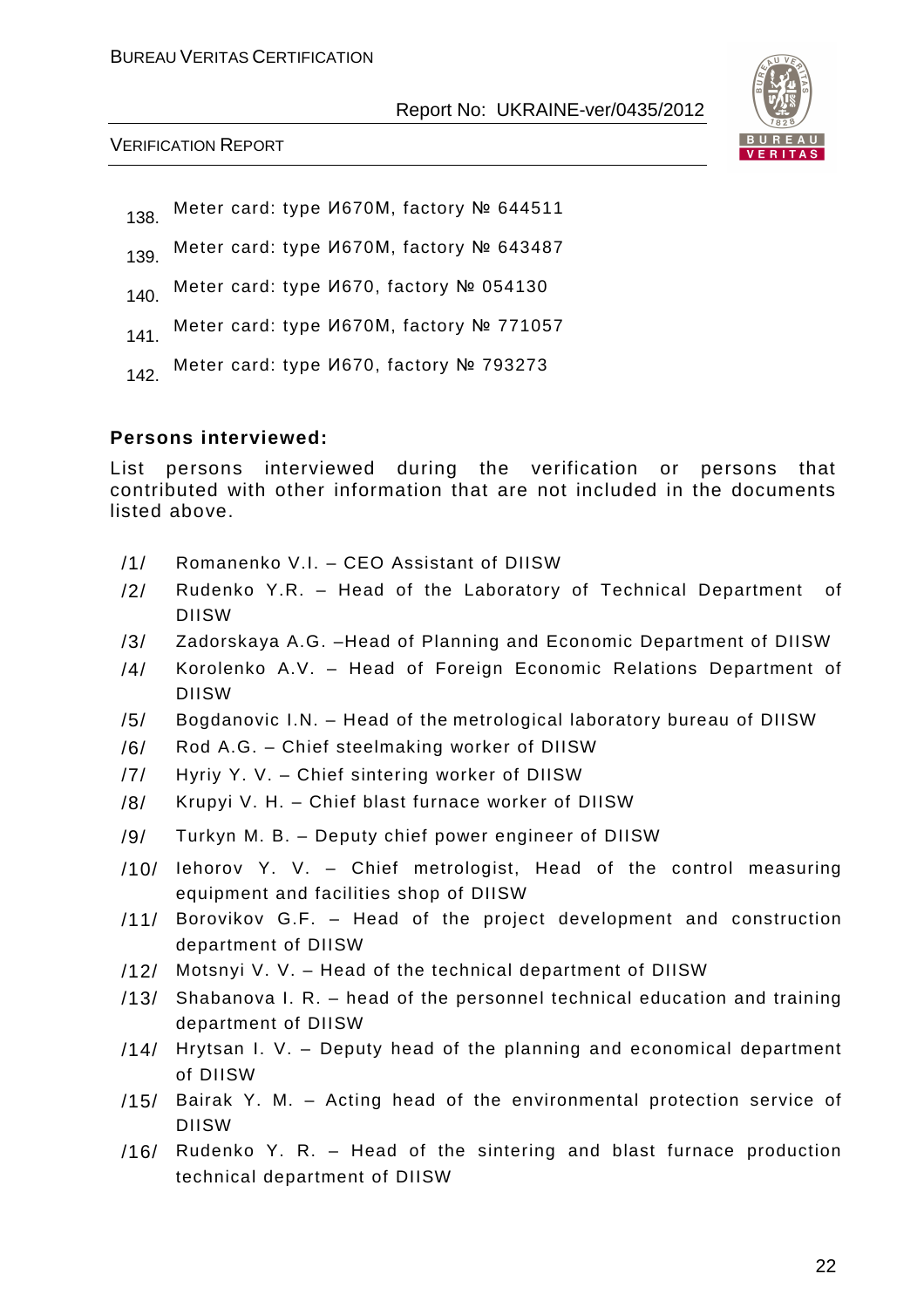



- /17/ Honcharenko S. H. Head of the technical department of DIISW
- /18/ Seredyuk V.V. Ecology department manager of Institute for Environment and Energy Conservation Ltd.
- /19/ Khakimzyanov S.A. Consultant of Institute for Environment and Energy Conservation Ltd.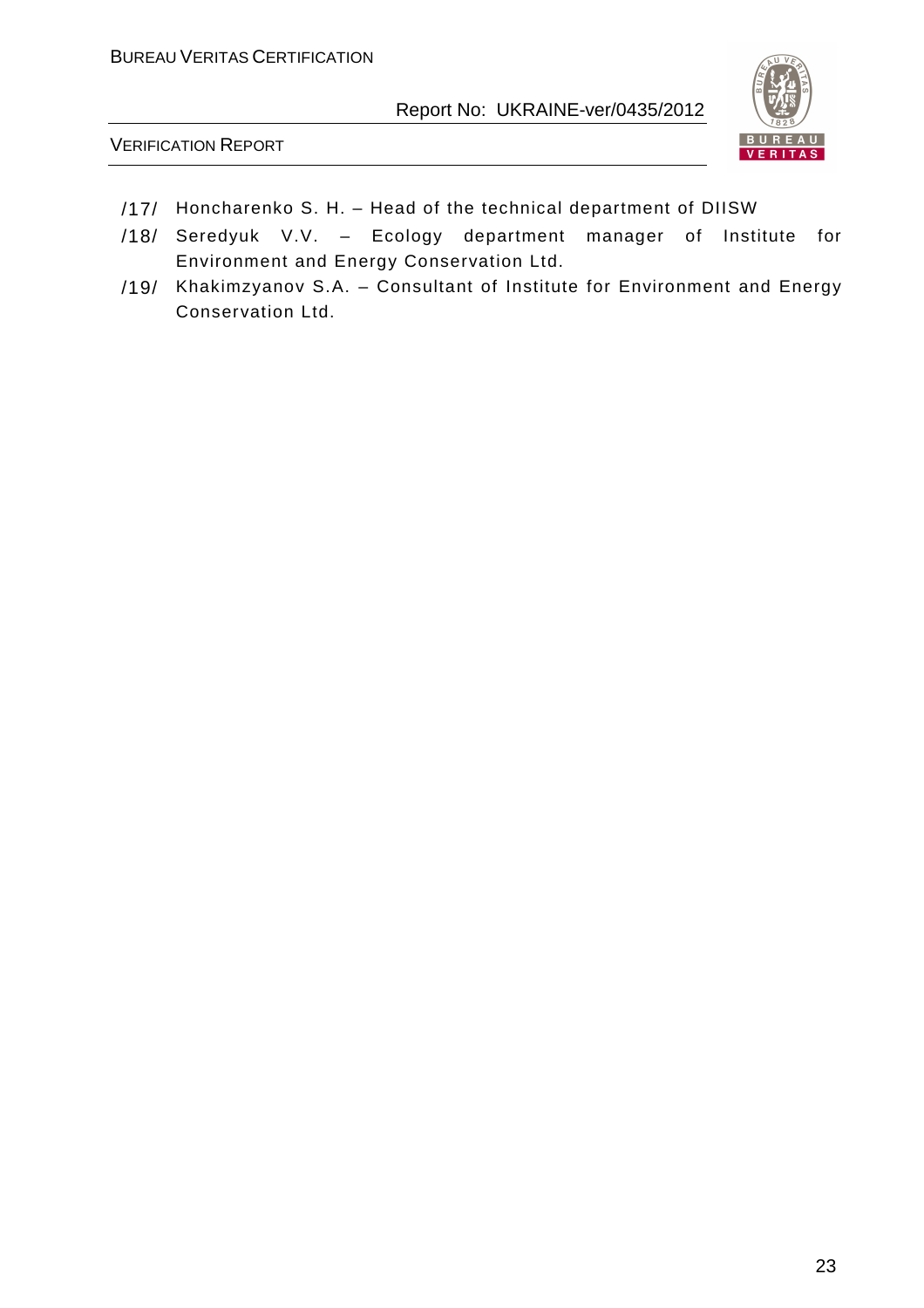

### VERIFICATION REPORT

# **APPENDIX A: PROJECT VERIFICATION PROTOCOL**

#### **BUREAU VERITAS CERTIFICATION HOLDING SAS**

**Table 1. Check list for verification, according to the JOINT IMPLEMENTATION DETERMINATION AND VERIFICATION MANUAL (Version 01)** 

| <b>DVM</b>                    | <b>Check Item</b>                                                                                                                                                                                                                                                                    | Initial finding                                                                                                                                                                                                                                                                                                                                                                                                                                                                                                                                                                                                                                                                                                             | <b>Draft</b>      | <b>Final</b>      |
|-------------------------------|--------------------------------------------------------------------------------------------------------------------------------------------------------------------------------------------------------------------------------------------------------------------------------------|-----------------------------------------------------------------------------------------------------------------------------------------------------------------------------------------------------------------------------------------------------------------------------------------------------------------------------------------------------------------------------------------------------------------------------------------------------------------------------------------------------------------------------------------------------------------------------------------------------------------------------------------------------------------------------------------------------------------------------|-------------------|-------------------|
| <b>Paragraph</b>              | <b>Project approvals by Parties involved</b>                                                                                                                                                                                                                                         |                                                                                                                                                                                                                                                                                                                                                                                                                                                                                                                                                                                                                                                                                                                             | <b>Conclusion</b> | <b>Conclusion</b> |
| 90                            | Has the DFPs of at least one Party<br>involved, other than the host Party,<br>issued a written project approval when<br>submitting the first verification report to<br>secretariat for publication in<br>the<br>accordance with paragraph 38 of the JI<br>guidelines, at the latest? | As to the other Party involved, although the PDD<br>indicates it as Spain with "Endesa Carbono" company<br>being a legal entity project participant, the written<br>approval for the current JI project was issued by the<br>Netherlands authorizing Endesa Carbono to participate<br>in this Project for the purpose of article 6 of the Kyoto<br>Protocol (Declaration of Approval ref. No 2011JI28<br>dated 05/07/2011 issued by NL Agency, implementing<br>agency of the Ministry of Economic Affairs, Agriculture<br>and Innovation of the Netherlands). This happened<br>because of the fact that the Spanish company Endesa<br>Carbono has its accounts in national registries of both<br>Spain and the Netherlands. | <b>OK</b>         | <b>OK</b>         |
| 91                            | Are all the written project approvals by<br>Parties involved unconditional?                                                                                                                                                                                                          | Yes, all the written project approvals by Parties<br>involved are unconditional.                                                                                                                                                                                                                                                                                                                                                                                                                                                                                                                                                                                                                                            | <b>OK</b>         | OK                |
| <b>Project implementation</b> |                                                                                                                                                                                                                                                                                      |                                                                                                                                                                                                                                                                                                                                                                                                                                                                                                                                                                                                                                                                                                                             |                   |                   |
| 92                            | Has the project been implemented in                                                                                                                                                                                                                                                  | Implementation of LF 1 was started in April 2007 and                                                                                                                                                                                                                                                                                                                                                                                                                                                                                                                                                                                                                                                                        | OK                | <b>OK</b>         |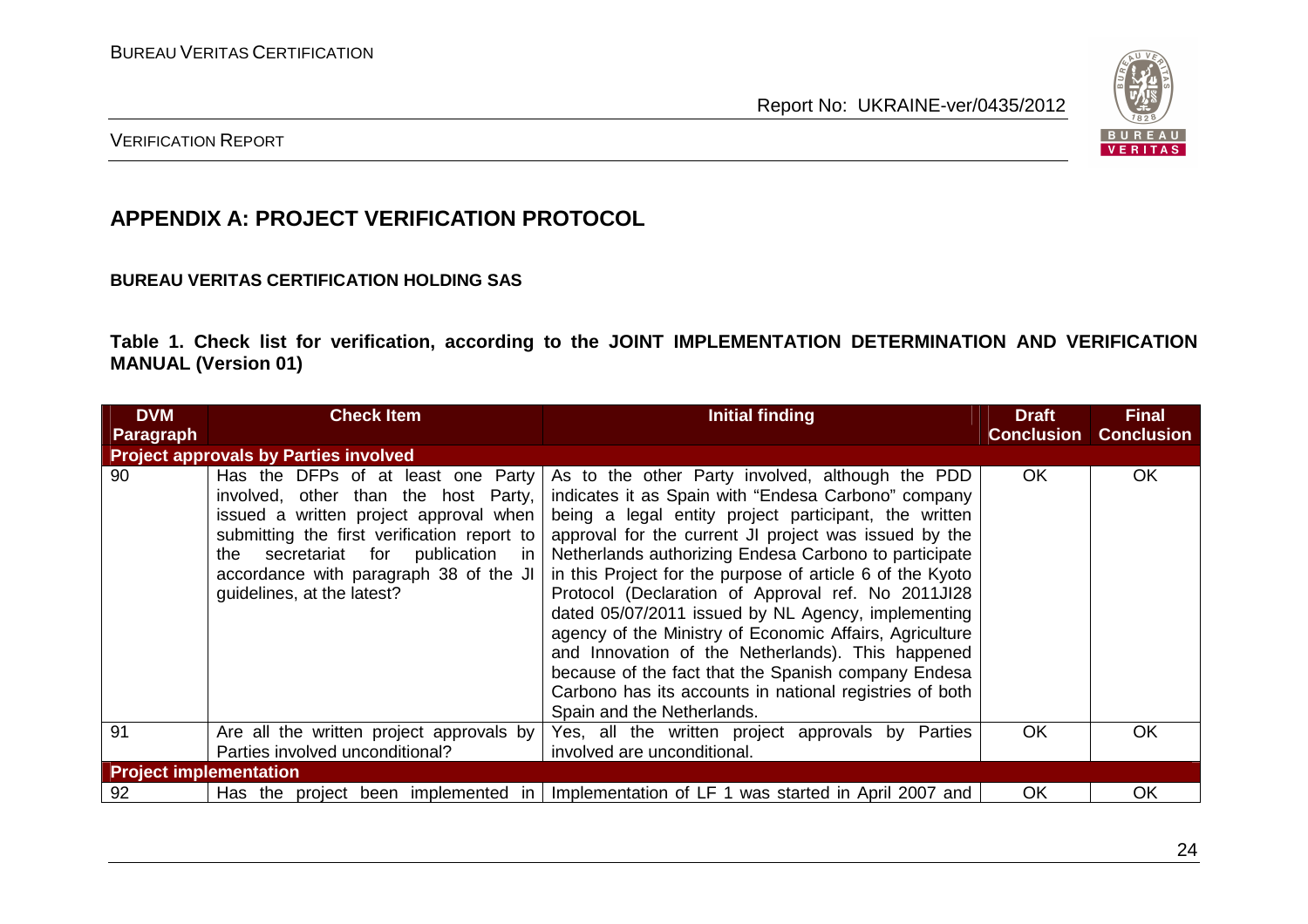

| <b>DVM</b>       | <b>Check Item</b>                                                                                                                                                                                  | <b>Initial finding</b>                                                                                                                                                                                                                                                                                                                                                                                                                                         | <b>Draft</b>      | <b>Final</b>      |
|------------------|----------------------------------------------------------------------------------------------------------------------------------------------------------------------------------------------------|----------------------------------------------------------------------------------------------------------------------------------------------------------------------------------------------------------------------------------------------------------------------------------------------------------------------------------------------------------------------------------------------------------------------------------------------------------------|-------------------|-------------------|
| <b>Paragraph</b> |                                                                                                                                                                                                    |                                                                                                                                                                                                                                                                                                                                                                                                                                                                | <b>Conclusion</b> | <b>Conclusion</b> |
|                  | with the PDD regarding<br>accordance<br>which the<br>determination<br>has been<br>deemed final and is so listed on the<br><b>UNFCCC JI website?</b>                                                | was completed in June 2009 (according to the Protocol<br>on object readiness for setting into operation dated<br>07.09.2009).                                                                                                                                                                                                                                                                                                                                  |                   |                   |
|                  |                                                                                                                                                                                                    | Implementation of CCM 3 was started in May 2009<br>(according to the Protocol on object readiness for<br>setting into operation dated 28.01.2011) and was<br>completed in January 2011.                                                                                                                                                                                                                                                                        |                   |                   |
|                  |                                                                                                                                                                                                    | Implementation of LF 2 was started in August 2008<br>(according to the Permit for construction works #76<br>dated 22.08.2008) and was completed in January<br>2012.                                                                                                                                                                                                                                                                                            |                   |                   |
| 93               | What is the status of operation of the<br>project during the monitoring period?                                                                                                                    | Monitoring report indicated the current status of the<br>project activity implementation. Based on provided<br>materials, there is known that all project equipments<br>were operational in the reporting period.                                                                                                                                                                                                                                              | OK                | OK                |
|                  | <b>Compliance with monitoring plan</b>                                                                                                                                                             |                                                                                                                                                                                                                                                                                                                                                                                                                                                                |                   |                   |
| 94               | Did the monitoring occur in accordance<br>with the monitoring plan included in the<br>PDD regarding which the determination<br>has been deemed final and is so listed on<br>the UNFCCC JI website? | Yes, monitoring occurs in accordance with the monitoring<br>plan included in the PDD regarding which the determination<br>has been deemed final and verified changes and is so listed<br>on the UNFCCC JI website. The MR ver. 1 contains no<br>information as to the baseline and monitoring<br>"methodology" used in the project:<br>CL 01. Please, give an explanation about the difference<br>between the name of the company in the title of the project, | <b>CL 01</b>      | OK                |
|                  | For calculating the emission reductions or                                                                                                                                                         | and in the text of the monitoring report.                                                                                                                                                                                                                                                                                                                                                                                                                      | <b>CAR 01</b>     | <b>OK</b>         |
| 95(a)            |                                                                                                                                                                                                    | Key factors, such as actual amount of total steel output                                                                                                                                                                                                                                                                                                                                                                                                       |                   |                   |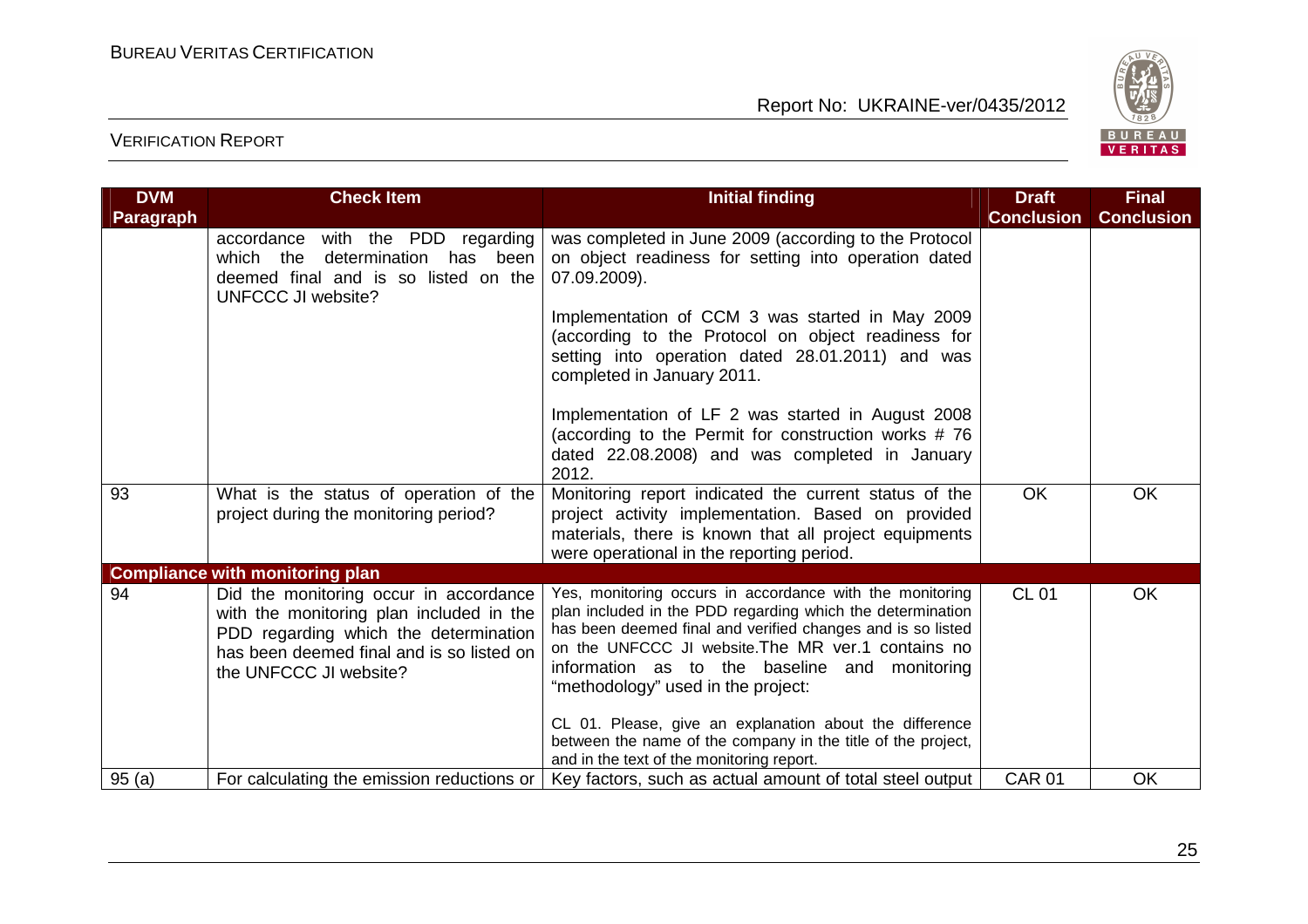

| <b>DVM</b>       | <b>Check Item</b>                                                                                                                                                                                                                                                                                                                     | <b>Initial finding</b>                                                                                                                                                                                                                                                                                                                                                                                                                                                                                                                                                                                                                                                                             | <b>Draft</b>                                                                                       | <b>Final</b>      |
|------------------|---------------------------------------------------------------------------------------------------------------------------------------------------------------------------------------------------------------------------------------------------------------------------------------------------------------------------------------|----------------------------------------------------------------------------------------------------------------------------------------------------------------------------------------------------------------------------------------------------------------------------------------------------------------------------------------------------------------------------------------------------------------------------------------------------------------------------------------------------------------------------------------------------------------------------------------------------------------------------------------------------------------------------------------------------|----------------------------------------------------------------------------------------------------|-------------------|
| <b>Paragraph</b> |                                                                                                                                                                                                                                                                                                                                       |                                                                                                                                                                                                                                                                                                                                                                                                                                                                                                                                                                                                                                                                                                    | <b>Conclusion</b>                                                                                  | <b>Conclusion</b> |
|                  | enhancements of net removals, were key<br>factors, e.g. those listed in 23 (b) (i)-(vii)<br>above, influencing the baseline emissions<br>or net removals and the activity level of<br>the project and the emissions or removals<br>as well as risks associated with the<br>project<br>taken<br>into<br>account,<br>as<br>appropriate? | in the project scenario, specific fuel and energy<br>resources consumption in production processes,<br>specific electricity consumption etc., influencing the<br>baseline emissions and the activity level of the project<br>and the emissions as well as risks associated with the<br>project were taken into account, as appropriate.<br>CAR 01. The Excel file with calculations of emission<br>reductions, which is specified in reference # 27 is<br>missing. Please make appropriate corrections.                                                                                                                                                                                            |                                                                                                    |                   |
| 95(b)            | Are data sources used for calculating<br>emission reductions or enhancements of<br>net removals clearly identified, reliable<br>and transparent?                                                                                                                                                                                      | The data sources used for calculating emission<br>reductions are clearly identified, reliable<br>and<br>transparent. Data sources include calibrated measuring<br>equipment, enterprise's records, IPCC guidelines (1996<br>and 2006) etc.<br>CAR 02. The numbering of schemes and drawings are<br>absent in the monitoring report. Please make<br>appropriate corrections.<br>CAR 03. The numbering of tables are absent in the<br>monitoring<br>Please<br>make<br>report.<br>appropriate<br>corrections.<br>CAR 04. Please, make a continuous numbering of<br>formulas in the monitoring report.<br>CAR 05. Internet links ## 13 and 17 are not working.<br>Please make appropriate corrections. | <b>CAR 02</b><br><b>CAR 03</b><br><b>CAR 04</b><br><b>CAR 05</b><br><b>CAR 06</b><br><b>CAR 07</b> | <b>OK</b>         |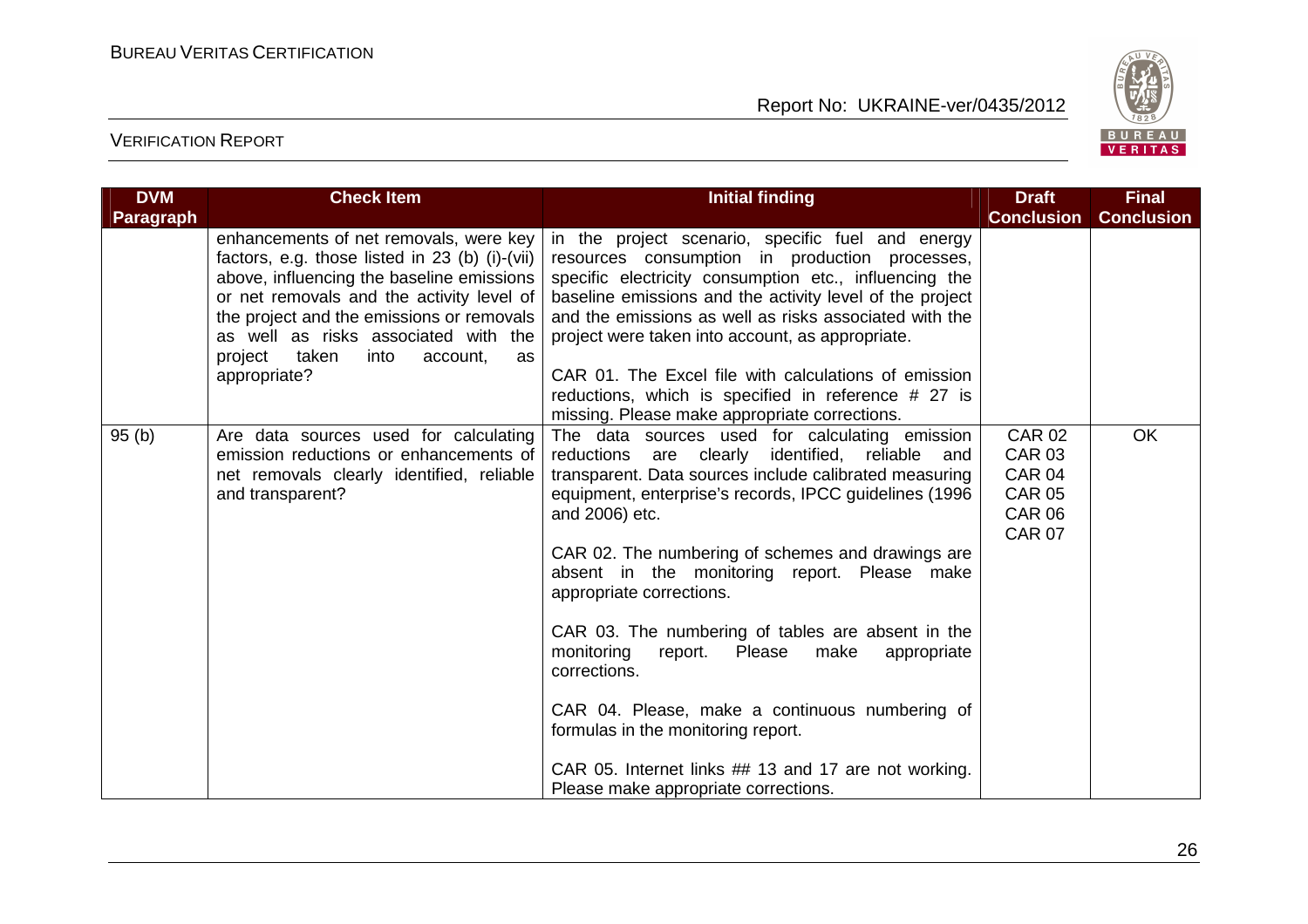

| <b>DVM</b>        | <b>Check Item</b>                                                                                                                                                                                                                                                 | <b>Initial finding</b>                                                                                                                                                                                                                                                                                                                                                                                   | <b>Draft</b>      | <b>Final</b>      |
|-------------------|-------------------------------------------------------------------------------------------------------------------------------------------------------------------------------------------------------------------------------------------------------------------|----------------------------------------------------------------------------------------------------------------------------------------------------------------------------------------------------------------------------------------------------------------------------------------------------------------------------------------------------------------------------------------------------------|-------------------|-------------------|
| Paragraph         |                                                                                                                                                                                                                                                                   |                                                                                                                                                                                                                                                                                                                                                                                                          | <b>Conclusion</b> | <b>Conclusion</b> |
|                   |                                                                                                                                                                                                                                                                   | CAR 06. Internet links ## 29 and 33 direct to outdated<br>version of certificate. Please make appropriate<br>corrections.                                                                                                                                                                                                                                                                                |                   |                   |
|                   |                                                                                                                                                                                                                                                                   | CAR 07. References to the standards ISO 14000,<br>OHSAS 18000 are incorrect. Please make appropriate<br>corrections.                                                                                                                                                                                                                                                                                     |                   |                   |
| 95 <sub>(c)</sub> | Are emission factors, including default<br>emission factors, if used for calculating<br>the emission reductions or enhancements<br>of net removals, selected by carefully<br>balancing accuracy and reasonableness,<br>and appropriately justified of the choice? | Emission factors used for calculating the emission<br>reduction by the project, such as $CO2$ emission factors<br>for each fuel (natural gas), reducing agent (coke,<br>anthracite, coal electrodes), other input (limestone,<br>dolomite, pellets) and electricity consumption, are<br>selected by carefully balancing accuracy<br>and<br>reasonableness, and appropriately justified of the<br>choice. | <b>OK</b>         | OK                |
| 95(d)             | Is the calculation of emission reductions<br>or enhancements of net removals based<br>on conservative assumptions and the<br>most plausible scenarios in a transparent<br>manner?                                                                                 | The performed calculation of emission reductions is<br>based on conservative assumptions and the most<br>plausible scenarios in accordance<br>with<br>the<br>methodology and formulas provided in the approved<br>monitoring plan.<br>CL 02. Please, explain the information in Excel File<br>with calculations of emission reductions, "Page 3".                                                        | <b>CL 02</b>      | OK                |
| 96                | Applicable to JI SSC projects only<br>Is the relevant threshold to be classified                                                                                                                                                                                  | N/a                                                                                                                                                                                                                                                                                                                                                                                                      | N/a               | N/a               |
|                   | as JI SSC project not exceeded during<br>the monitoring period on an annual<br>average basis?<br>If the threshold is exceeded, is the                                                                                                                             |                                                                                                                                                                                                                                                                                                                                                                                                          |                   |                   |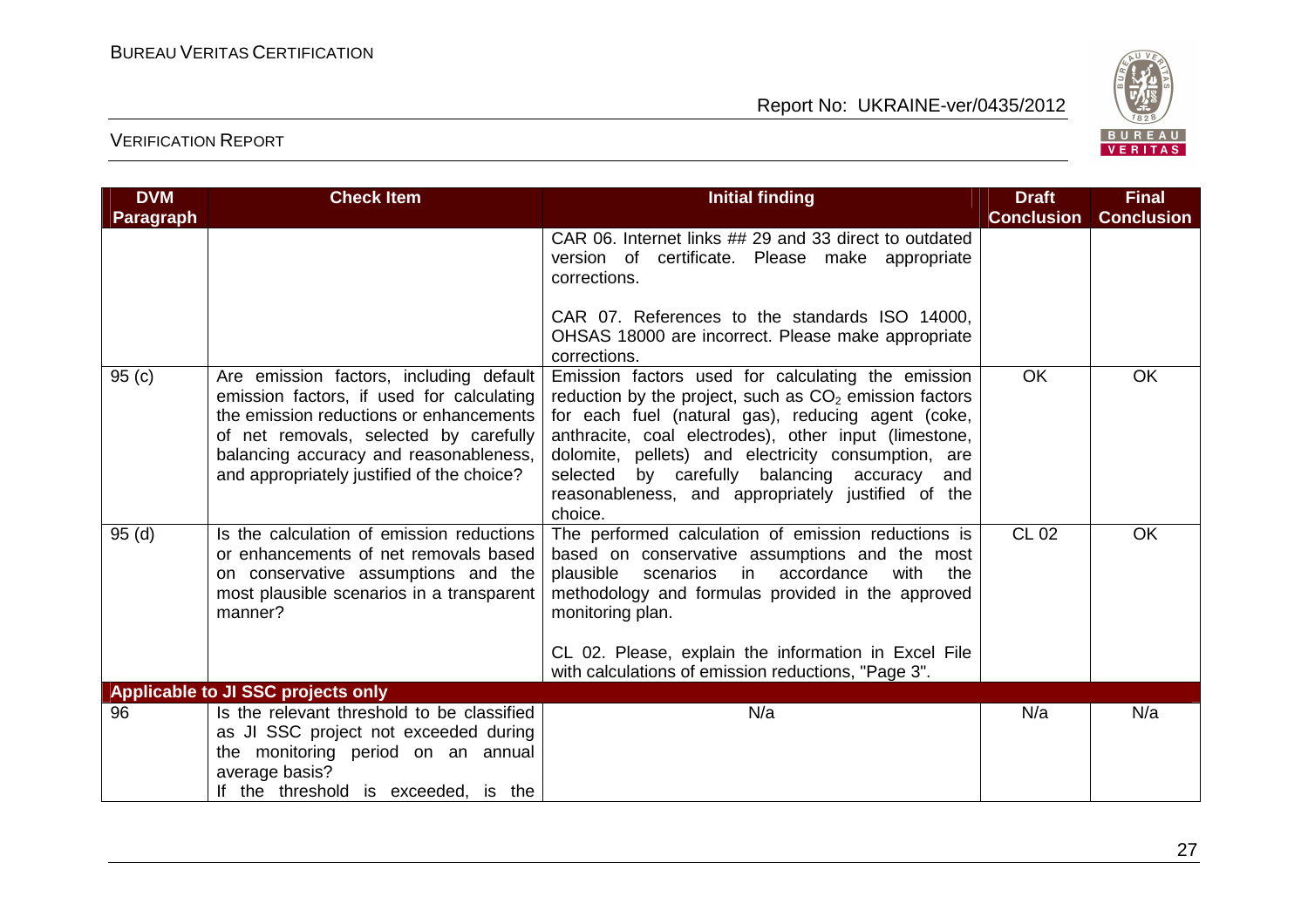

| <b>DVM</b>       | <b>Check Item</b>                                                                   | <b>Initial finding</b>                                                                       | <b>Draft</b>      | <b>Final</b>      |
|------------------|-------------------------------------------------------------------------------------|----------------------------------------------------------------------------------------------|-------------------|-------------------|
| <b>Paragraph</b> |                                                                                     |                                                                                              | <b>Conclusion</b> | <b>Conclusion</b> |
|                  | emission<br>maximum<br>reduction<br>level                                           |                                                                                              |                   |                   |
|                  | estimated in the PDD for the JI SSC                                                 |                                                                                              |                   |                   |
|                  | project or the bundle for the monitoring                                            |                                                                                              |                   |                   |
|                  | period determined?                                                                  |                                                                                              |                   |                   |
|                  | Applicable to bundled JI SSC projects only                                          |                                                                                              |                   |                   |
| 97(a)            | Has the composition of the bundle not<br>changed from that is stated in F-JI-       | N/a                                                                                          | N/a               | N/a               |
|                  | <b>SSCBUNDLE?</b>                                                                   |                                                                                              |                   |                   |
| 97(b)            | If the determination was conducted on the                                           | N/a                                                                                          | N/a               | N/a               |
|                  | basis of an overall monitoring plan, have                                           |                                                                                              |                   |                   |
|                  | the project participants submitted a                                                |                                                                                              |                   |                   |
|                  | common monitoring report?                                                           |                                                                                              |                   |                   |
| 98               | If the monitoring is based on a monitoring                                          | N/a                                                                                          | N/a               | N/a               |
|                  | plan that provides for overlapping                                                  |                                                                                              |                   |                   |
|                  | monitoring periods, are the monitoring                                              |                                                                                              |                   |                   |
|                  | periods per component of the project                                                |                                                                                              |                   |                   |
|                  | clearly specified in the monitoring report?                                         |                                                                                              |                   |                   |
|                  | Do the monitoring periods not overlap                                               |                                                                                              |                   |                   |
|                  | with those for which verifications were                                             |                                                                                              |                   |                   |
|                  | already deemed final in the past?                                                   |                                                                                              |                   |                   |
|                  | <b>Revision of monitoring plan</b>                                                  |                                                                                              |                   |                   |
|                  | Applicable only if monitoring plan is revised by project participant                |                                                                                              |                   |                   |
| 99(a)            |                                                                                     | Did the project participants provide an   The approved monitoring plan in the determined PDD | N/a               | N/a               |
|                  | appropriate justification for the proposed<br>revision?                             | ver.8 was not revised by the project participants.                                           |                   |                   |
|                  |                                                                                     |                                                                                              |                   |                   |
| 99(b)            | Does the proposed revision improve the<br>and/or<br>applicability<br>0f<br>accuracy | N/a                                                                                          | N/a               | N/a               |
|                  | information collected compared to the                                               |                                                                                              |                   |                   |
|                  |                                                                                     |                                                                                              |                   |                   |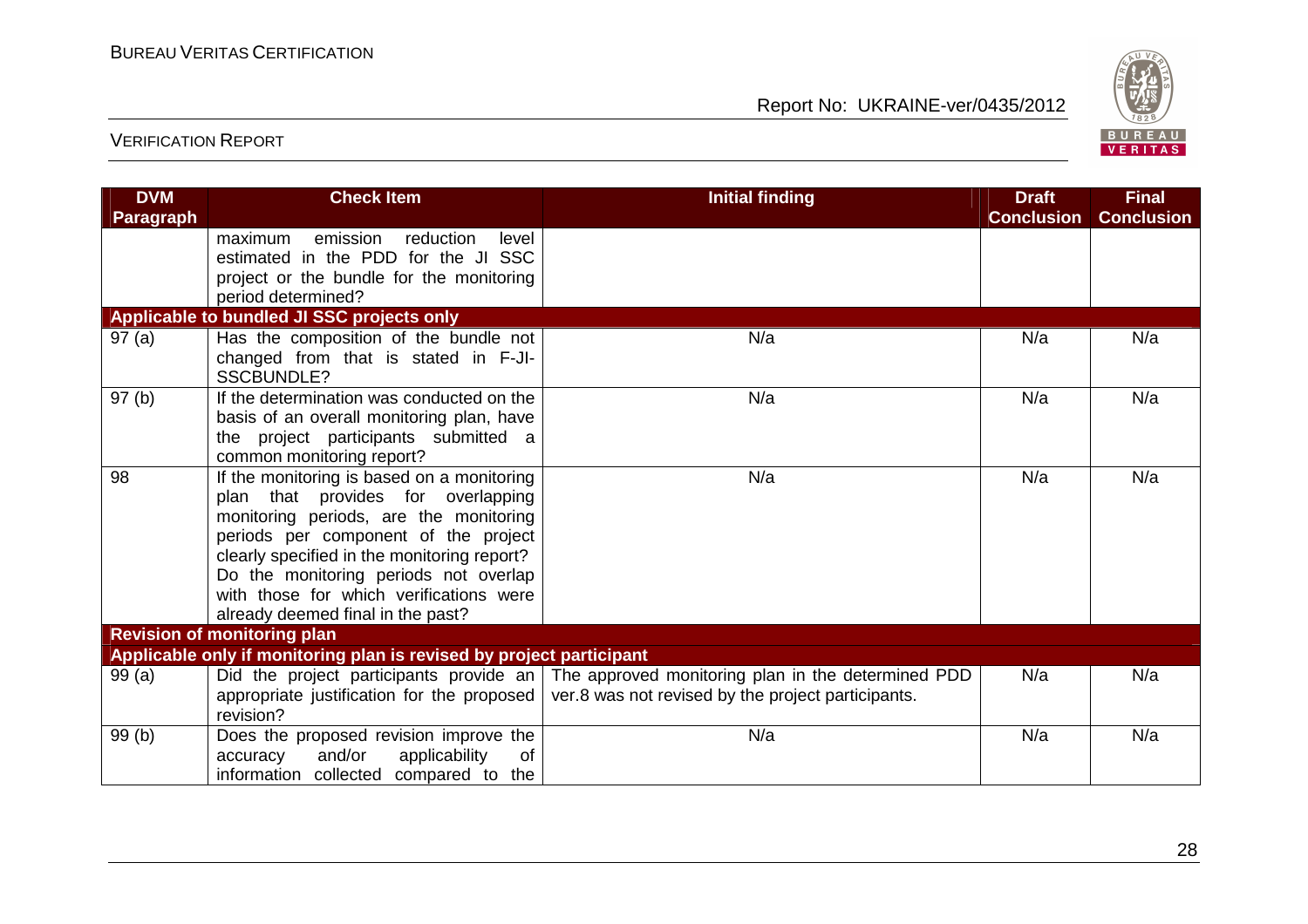

| <b>DVM</b><br>Paragraph | <b>Check Item</b>                                                                                                                                                                      | <b>Initial finding</b>                                                                                                                                                                                                                                                                                                                                                                                                                                                                                                                                                                                                                                                                                                                                                                                                                                                                                                                        | <b>Draft</b><br><b>Conclusion</b>              | <b>Final</b><br><b>Conclusion</b> |
|-------------------------|----------------------------------------------------------------------------------------------------------------------------------------------------------------------------------------|-----------------------------------------------------------------------------------------------------------------------------------------------------------------------------------------------------------------------------------------------------------------------------------------------------------------------------------------------------------------------------------------------------------------------------------------------------------------------------------------------------------------------------------------------------------------------------------------------------------------------------------------------------------------------------------------------------------------------------------------------------------------------------------------------------------------------------------------------------------------------------------------------------------------------------------------------|------------------------------------------------|-----------------------------------|
|                         | original monitoring plan without changing<br>conformity with the relevant rules and<br>regulations for the establishment of<br>monitoring plans?                                       |                                                                                                                                                                                                                                                                                                                                                                                                                                                                                                                                                                                                                                                                                                                                                                                                                                                                                                                                               |                                                |                                   |
| Data management         |                                                                                                                                                                                        |                                                                                                                                                                                                                                                                                                                                                                                                                                                                                                                                                                                                                                                                                                                                                                                                                                                                                                                                               |                                                |                                   |
| 101(a)                  | Is the implementation of data collection<br>procedures in accordance<br>with the<br>including the quality<br>monitoring plan,<br>control<br>quality<br>and<br>assurance<br>procedures? | The implementation of data collection procedures is in<br>accordance with the monitoring plan.<br>The monitoring of JI project indicators at DIISW is<br>realized on regular basis where the system of data<br>collection on fuel and energy resources consumption is<br>being used. The data needed for the monitoring of the<br>project is collected during the process of normal<br>equipment use. The monitoring of the project is carried<br>out according to standard operational practices<br>established at the enterprise.<br>The quality assurance procedures are based on the<br>Plant's quality management system certified against<br>the requirements of ISO 9001:2008 international<br>standard. Moreover, the occupational health and safety<br>management system in accordance with OHSAS<br>18001 standard and environmental management<br>system in accordance with ISO<br>14001 were<br>implemented at the Plant in 2009. | <b>OK</b>                                      | <b>OK</b>                         |
| 101(b)                  | function of the<br>the<br>monitoring<br>Is.<br>equipment, including its calibration status,<br>is in order?                                                                            | The monitoring equipment used for project monitoring<br>is in order; its calibration status complies with the<br>requirements.<br>CAR 08. List of measuring equipment is incorrect.<br>Please make appropriate corrections.                                                                                                                                                                                                                                                                                                                                                                                                                                                                                                                                                                                                                                                                                                                   | <b>CAR 08</b><br><b>CAR 09</b><br><b>CL 03</b> | <b>OK</b>                         |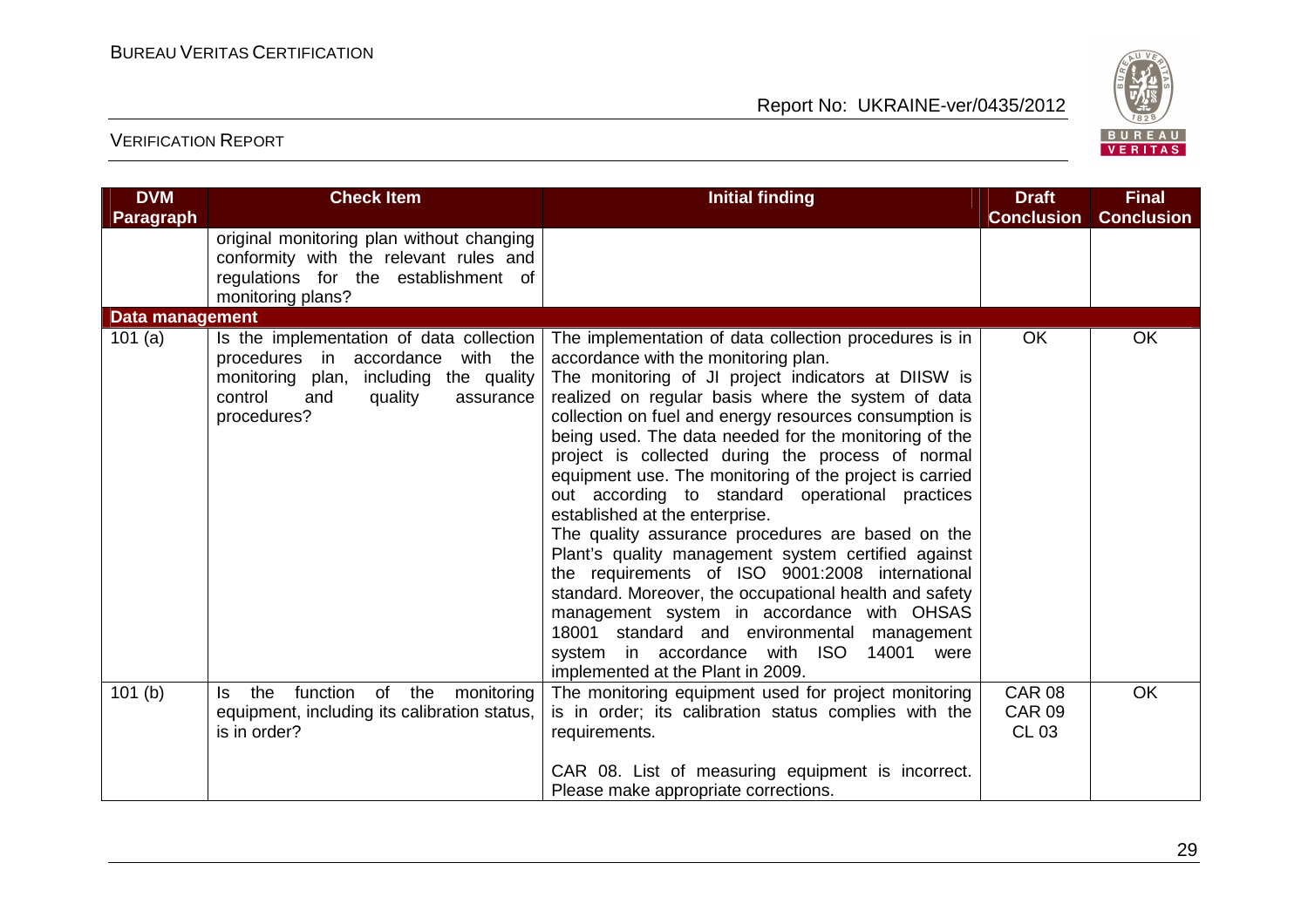

| <b>DVM</b>       | <b>Check Item</b>                                                                            | <b>Initial finding</b>                                                                                                                                                                                                                                                                                                                                                                      | <b>Draft</b>      | <b>Final</b>      |
|------------------|----------------------------------------------------------------------------------------------|---------------------------------------------------------------------------------------------------------------------------------------------------------------------------------------------------------------------------------------------------------------------------------------------------------------------------------------------------------------------------------------------|-------------------|-------------------|
| <b>Paragraph</b> |                                                                                              |                                                                                                                                                                                                                                                                                                                                                                                             | <b>Conclusion</b> | <b>Conclusion</b> |
|                  |                                                                                              | CAR 09. Dates of verifications of measuring equipment<br>are incorrect. Please make appropriate corrections.<br>CL 03. The list of monitoring equipment includes<br>electricity meters NºNº91, 96-100, 105, that should be<br>verified (calibrated) once in 6 years. The last<br>verification (calibration) of these electricity meters was<br>conducted in 2003. Please explain such fact. |                   |                   |
| 101(c)           | Are the evidence and records used for<br>the monitoring maintained in a traceable<br>manner? | The evidence and records used for the monitoring are<br>maintained in a traceable manner. Data is collected<br>into electronic database of DIISW as well as in paper<br>format. Data is further compiled in day-to-day records,<br>quarterly records, and annual records. All records are<br>finally stored in Planning-economic department.                                                | <b>CAR 10</b>     | <b>OK</b>         |
|                  |                                                                                              | The<br>interviews<br>conducted<br>during<br>site<br>visit<br>demonstrated that monitoring records storage time is<br>not clearly established and known by all responsible<br>personnel.                                                                                                                                                                                                     |                   |                   |
|                  |                                                                                              | CAR 10. Documents that confirm data storage under the<br>emission reductions project (records, log books) are absent.                                                                                                                                                                                                                                                                       |                   |                   |
| $101$ (d)        | Is the data collection and management<br>system for the project in accordance with           | The data collection and management system for the<br>project is in accordance with the monitoring plan.                                                                                                                                                                                                                                                                                     | <b>CAR 11</b>     | <b>OK</b>         |
|                  | the monitoring plan?                                                                         | CAR 11. A special order (instruction, guideline or other<br>relevant document) on allocation of specific roles and<br>responsibilities within JI project monitoring must be<br>issued by the Management of the plant and responsible                                                                                                                                                        |                   |                   |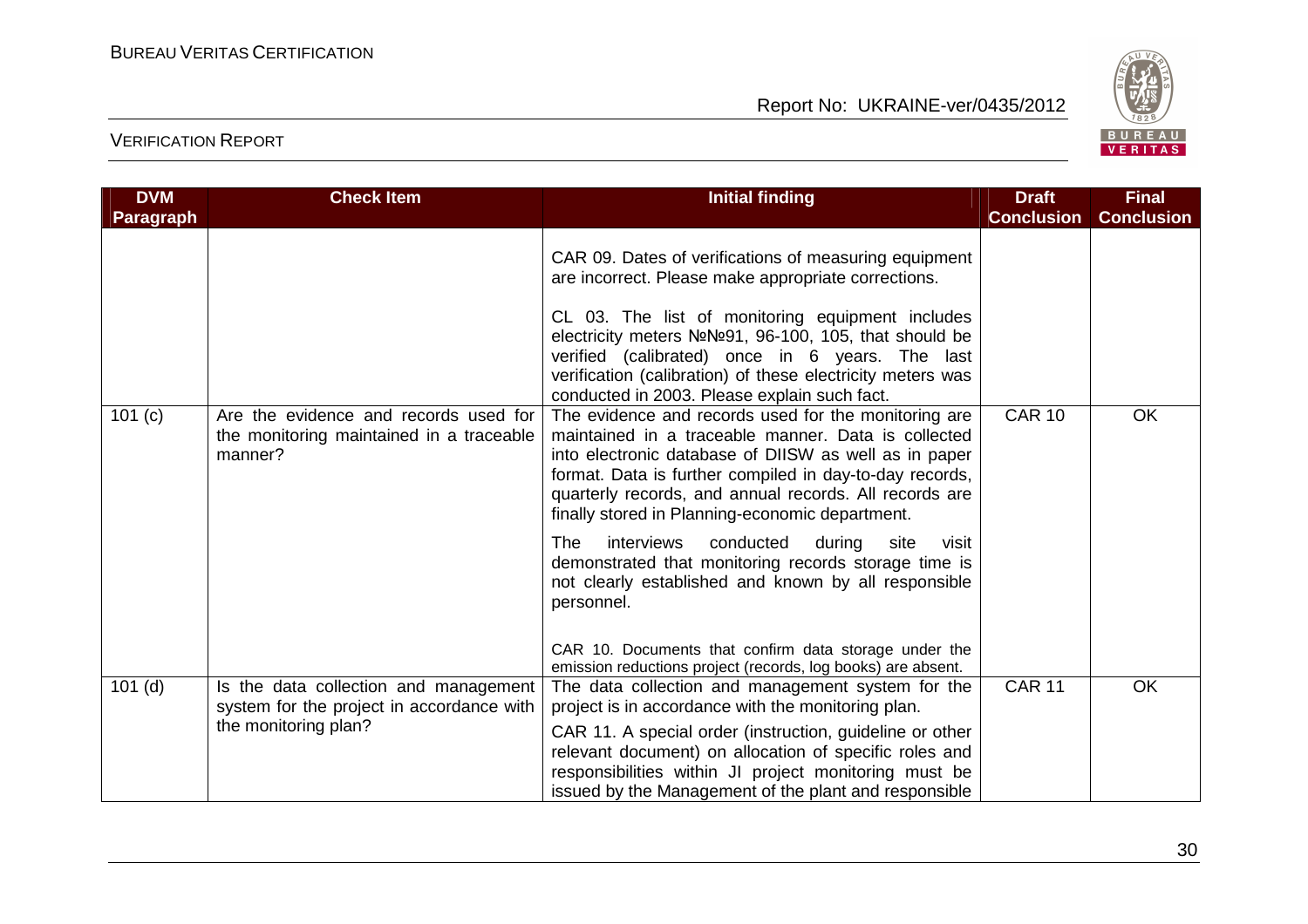

| <b>DVM</b>       | <b>Check Item</b>                                                                                                                                                                                                                                                                                                                                                                      | <b>Initial finding</b>                                                   | <b>Draft</b>      | <b>Final</b>      |
|------------------|----------------------------------------------------------------------------------------------------------------------------------------------------------------------------------------------------------------------------------------------------------------------------------------------------------------------------------------------------------------------------------------|--------------------------------------------------------------------------|-------------------|-------------------|
| <b>Paragraph</b> |                                                                                                                                                                                                                                                                                                                                                                                        |                                                                          | <b>Conclusion</b> | <b>Conclusion</b> |
|                  |                                                                                                                                                                                                                                                                                                                                                                                        | personnel should be informed regarding the issuance<br>of such document. |                   |                   |
|                  | Verification regarding programs of activities (additional elements for assessment)                                                                                                                                                                                                                                                                                                     |                                                                          |                   |                   |
| 102              | Is any JPA that has not been added to<br>the JI PoA not verified?                                                                                                                                                                                                                                                                                                                      | N/a                                                                      | N/a               | N/a               |
| 103              | Is the verification based on the monitoring<br>reports of all JPAs to be verified?                                                                                                                                                                                                                                                                                                     | N/a                                                                      | N/a               | N/a               |
| 103              | Does the verification ensure the accuracy<br>and conservativeness of the emission<br>reductions or enhancements of removals<br>generated by each JPA?                                                                                                                                                                                                                                  | N/a                                                                      | N/a               | N/a               |
| 104              | Does the monitoring period not overlap<br>with previous monitoring periods?                                                                                                                                                                                                                                                                                                            | N/a                                                                      | N/a               | N/a               |
| 105              | If the AIE learns of an erroneously<br>included JPA, has the AIE informed the<br>JISC of its findings in writing?                                                                                                                                                                                                                                                                      | N/a                                                                      | N/a               | N/a               |
|                  | Applicable to sample-based approach only                                                                                                                                                                                                                                                                                                                                               |                                                                          |                   |                   |
| 106              | Does the sampling plan prepared by the<br>AIE:<br>(a) Describe its sample selection, taking<br>into<br>account that:<br>(i) For each verification that uses a<br>sample-based approach, the sample<br>shall<br>selection<br>be<br>sufficiently<br>representative of the JPAs in the JI PoA<br>such extrapolation to all JPAs identified<br>for that verification is reasonable, taking | N/a                                                                      | N/a               | N/a               |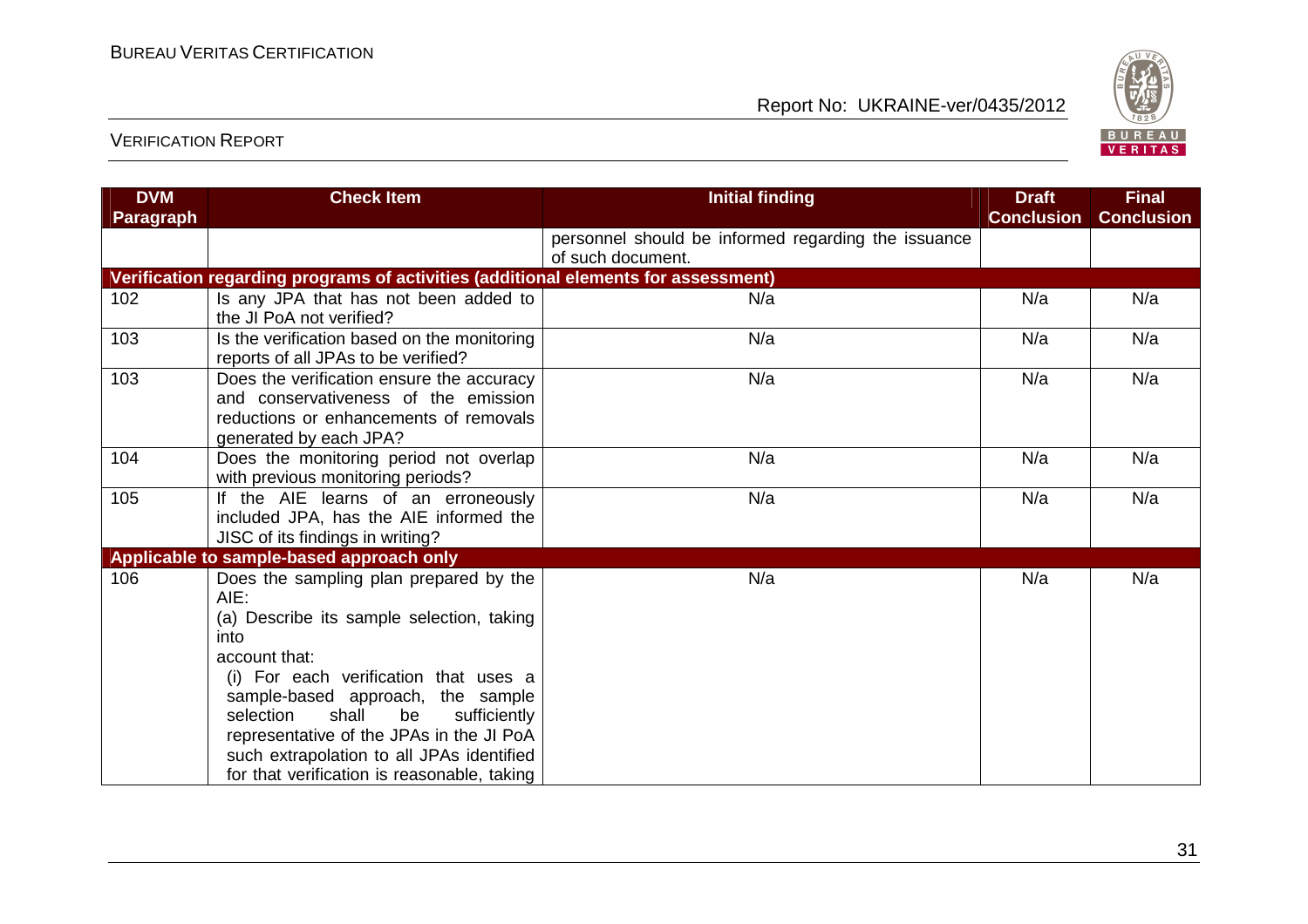

| <b>DVM</b>       | <b>Check Item</b>                          | <b>Initial finding</b> | <b>Draft</b>      | <b>Final</b>      |
|------------------|--------------------------------------------|------------------------|-------------------|-------------------|
| <b>Paragraph</b> |                                            |                        | <b>Conclusion</b> | <b>Conclusion</b> |
|                  | into account differences among the         |                        |                   |                   |
|                  | characteristics of JPAs, such as:          |                        |                   |                   |
|                  | - The types of JPAs;                       |                        |                   |                   |
|                  | - The complexity of the applicable         |                        |                   |                   |
|                  | technologies and/or measures used;         |                        |                   |                   |
|                  | - The geographical location of each        |                        |                   |                   |
|                  | JPA:                                       |                        |                   |                   |
|                  | - The amounts of expected emission         |                        |                   |                   |
|                  | reductions of the JPAs being verified;     |                        |                   |                   |
|                  | - The number of JPAs for which             |                        |                   |                   |
|                  | emission reductions are being verified;    |                        |                   |                   |
|                  | - The length of monitoring periods of      |                        |                   |                   |
|                  | the JPAs being verified; and               |                        |                   |                   |
|                  | - The samples selected for prior           |                        |                   |                   |
|                  | verifications, if any?                     |                        |                   |                   |
| 107              | Is the sampling plan ready for publication | N/a                    | N/a               | N/a               |
|                  | through the secretariat along with the     |                        |                   |                   |
|                  | verification report<br>and supporting      |                        |                   |                   |
|                  | documentation?                             |                        |                   |                   |
| 108              | Has the AIE made site inspections of at    | N/a                    | N/a               | N/a               |
|                  | least the square root of the number of     |                        |                   |                   |
|                  | total JPAs, rounded to the upper whole     |                        |                   |                   |
|                  | number? If the AIE makes no site           |                        |                   |                   |
|                  | inspections or fewer site inspections than |                        |                   |                   |
|                  | the square root of the number of total     |                        |                   |                   |
|                  | JPAs, rounded to the upper whole           |                        |                   |                   |
|                  | number, then does the AIE provide a        |                        |                   |                   |
|                  | reasonable explanation and justification?  |                        |                   |                   |
| 109              | Is the sampling plan available for         | N/a                    | N/a               | N/a               |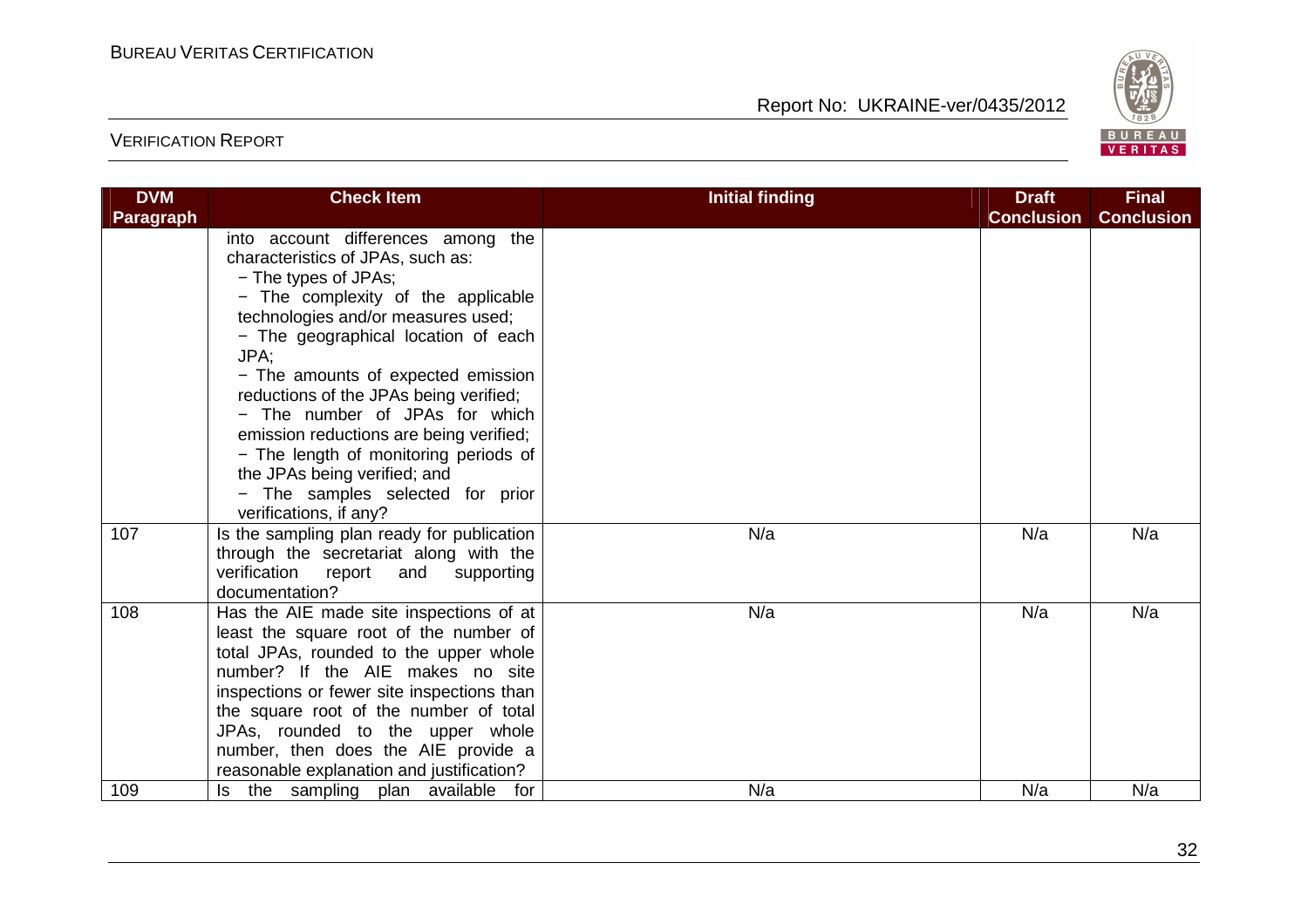

# VERIFICATION REPORT

| <b>DVM</b><br>Paragraph | <b>Check Item</b>                                                                                                                                                                                                   | Initial finding | <b>Draft</b> | <b>Final</b><br><b>Conclusion Conclusion</b> |
|-------------------------|---------------------------------------------------------------------------------------------------------------------------------------------------------------------------------------------------------------------|-----------------|--------------|----------------------------------------------|
|                         | submission to the secretariat for the<br>JISC.s ex ante assessment? (Optional)                                                                                                                                      |                 |              |                                              |
| 110                     | If the AIE learns of a fraudulently included<br>JPA, a fraudulently monitored JPA or an<br>inflated number of emission reductions<br>claimed in a JI PoA, has the AIE informed<br>the JISC of the fraud in writing? | N/a             | N/a          | N/a                                          |

# **Table 2 Resolution of Corrective Action and Clarification Requests**

| <b>Draft</b><br>clarifications<br>report<br>and<br>corrective action<br>requests<br>by<br>verification team                                                                                     | Ref.<br>to<br>checklist<br>question in<br>table 1 | Summary of project participant response                                                                                                                                                                                                                                                                                                                                                                                                                          | <b>Verification team conclusion</b>                    |
|-------------------------------------------------------------------------------------------------------------------------------------------------------------------------------------------------|---------------------------------------------------|------------------------------------------------------------------------------------------------------------------------------------------------------------------------------------------------------------------------------------------------------------------------------------------------------------------------------------------------------------------------------------------------------------------------------------------------------------------|--------------------------------------------------------|
| CL 01.<br>Please,<br>give<br>an<br>explanation about the difference<br>between the name<br>the<br>of<br>company in the title of<br>the<br>project, and in the text of the<br>monitoring report. | 94                                                | with<br>accordance<br>documentation<br>In In<br>checked on 23/05/2011 by verifiers,<br>PJSC "Dniprovsky Integrated Iron and<br>Steel Works named after Dzerzhynsky"<br>was established by changing the name of<br>juridical person OJSC "Dniprovsky<br>Integrated Iron and Steel Works named<br>after Dzerzhynsky" to PJSC "Dniprovsky<br>Integrated Iron and Steel Works named<br>after Dzerzhynsky". Additional documents<br>are now provided to the verifier. | Based on the explanation<br>received, CL 01 is closed. |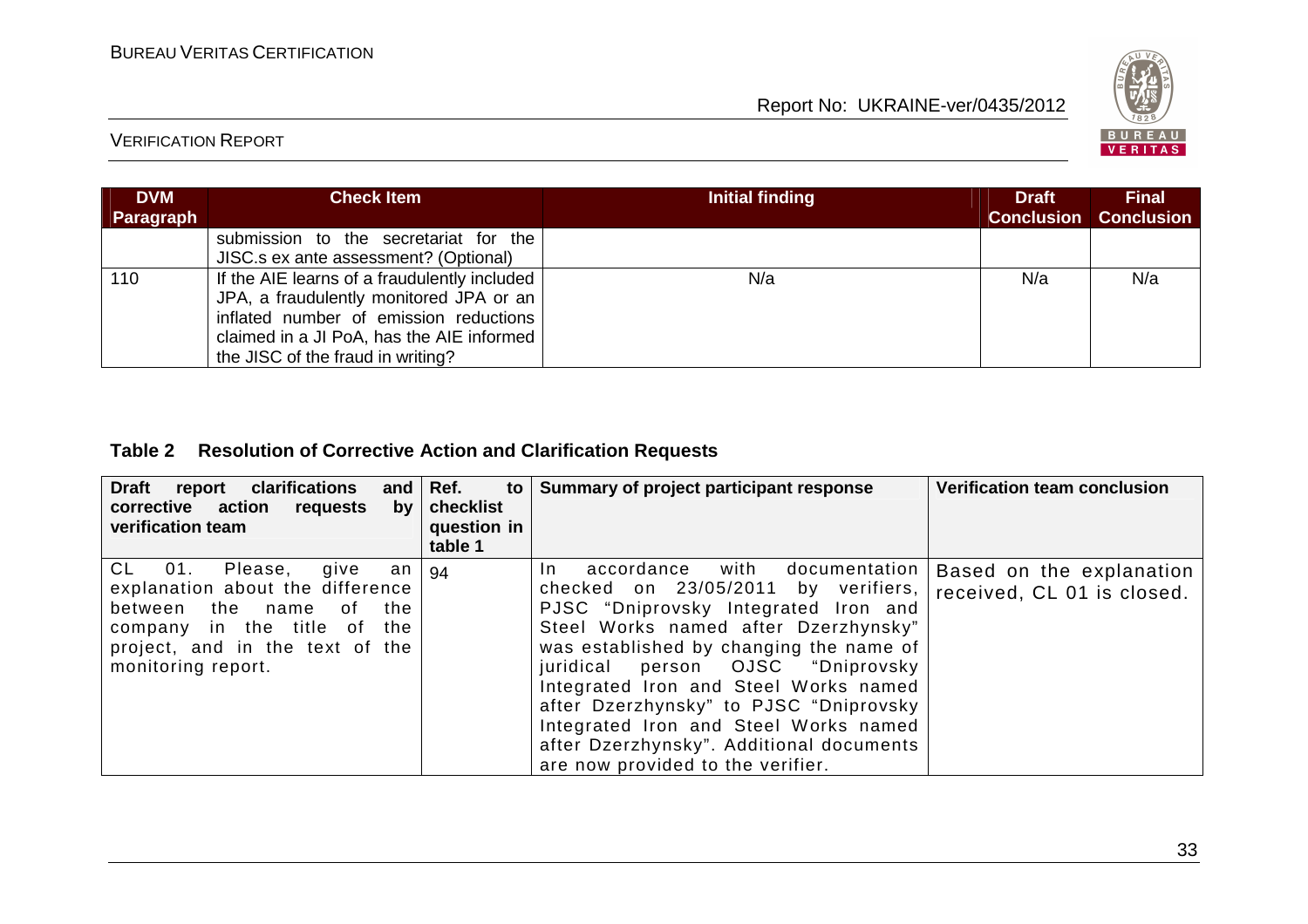

| CAR 01. The<br>Excel<br>file with<br>calculations<br>of<br>emission<br>reductions, which is specified in<br># 27<br>missing.<br>reference<br>is<br>make<br>Please<br>appropriate<br>corrections. | 95(a) | Excel-file<br>provided to the<br>is now<br>verifier.           | CAR 01 is closed.                                                        |
|--------------------------------------------------------------------------------------------------------------------------------------------------------------------------------------------------|-------|----------------------------------------------------------------|--------------------------------------------------------------------------|
| numbering<br>CAR<br>02.<br>The<br>of<br>and<br>schemes<br>drawings<br>are<br>absent in the monitoring report.<br>appropriate<br>Please<br>make<br>corrections.                                   | 95(b) | Necessary amendments are now made.<br>Please see modified MR.  | CAR 02<br>is closed due to<br>the amendments made<br>in.<br>the PDD.     |
| CAR 03. The numbering of tables<br>are absent in the monitoring<br>report. Please make appropriate<br>corrections.                                                                               | 95(b) | Necessary amendments are now made.<br>Please see modified MR.  | CAR 03<br>is closed due to<br>the amendments made in<br>the MR.          |
| CAR<br>04.<br>make<br>Please,<br>a<br>of<br>continuous<br>numbering<br>formulas<br>the<br>monitoring<br>in.<br>report.                                                                           | 95(b) | Necessary corrections are now made.<br>Please see modified MR. | CAR 04<br>is closed due to<br>the amendments made<br>in.<br>the MR.      |
| CAR 05. Internet links ## 13 and<br>17 are not working. Please make<br>appropriate corrections.                                                                                                  | 95(b) | All links are working. Please see MR.                          | CAR 05<br>is closed due to<br>amendments made<br>the t<br>in.<br>the MR. |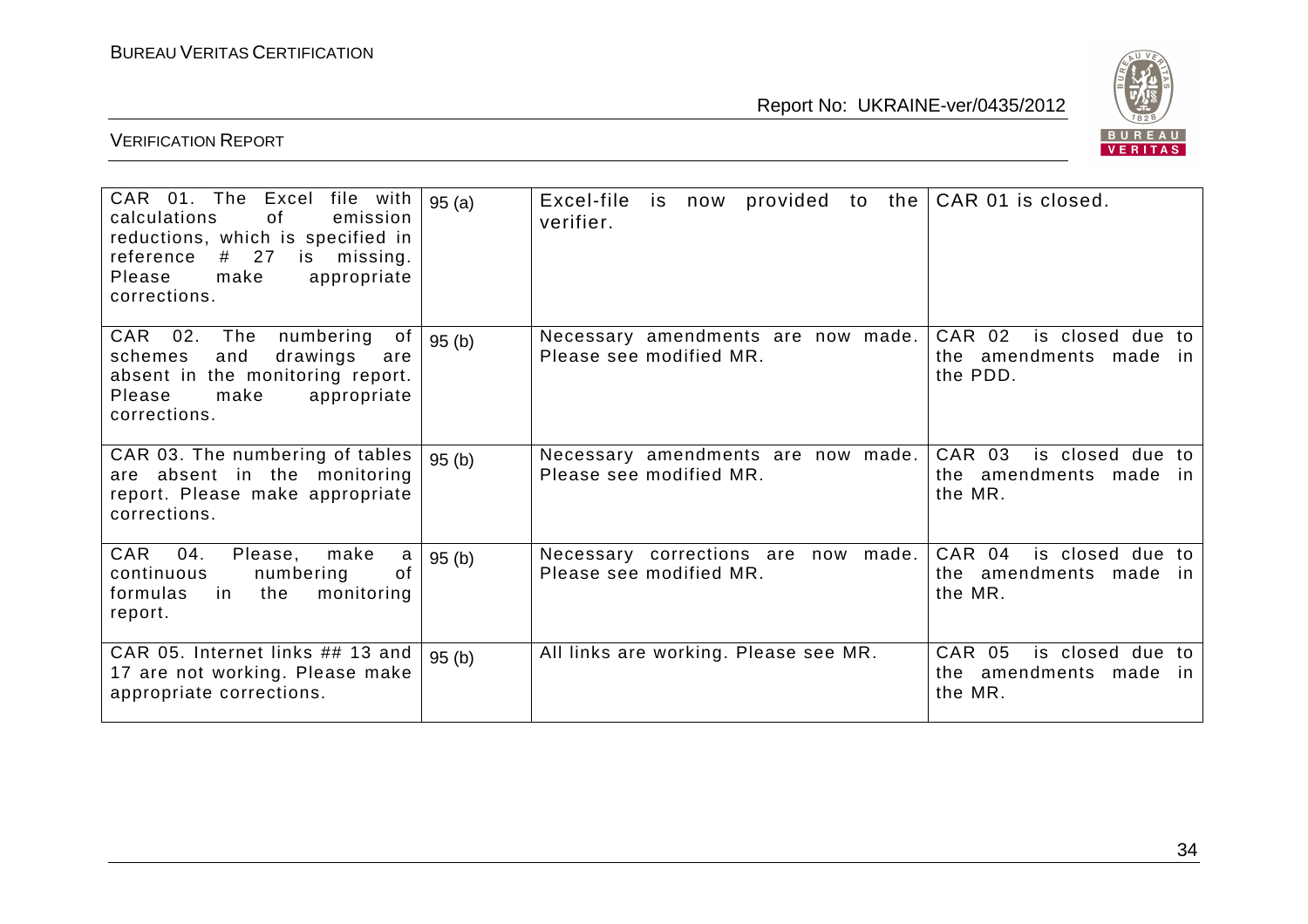

| CAR 06. Internet links $\#$ 29 and   95 (b)<br>33 direct to outdated version of<br>certificate. Please<br>make<br>appropriate corrections. |        | Necessary links are now updated. Please<br>see modified MR.                                                                                                                                                                                                                                                              | CAR 06 is closed due to<br>the amendments made in<br>the MR.   |
|--------------------------------------------------------------------------------------------------------------------------------------------|--------|--------------------------------------------------------------------------------------------------------------------------------------------------------------------------------------------------------------------------------------------------------------------------------------------------------------------------|----------------------------------------------------------------|
| CAR 07. References<br>to the<br>standards ISO 14000, OHSAS<br>18000 are incorrect. Please<br>make appropriate corrections.                 | 95(b)  | Necessary corrections are now made.<br>Please see modified MR.                                                                                                                                                                                                                                                           | CAR07 is closed based on<br>due corrections made to the<br>MR. |
| CL 02. Please, explain the<br>information in Excel File with<br>of<br>calculations<br>emission<br>reductions, "Page 3".                    | 95(d)  | Data provided on "page 3" of the Excel-<br>file were inserted during calculations of<br>emission reductions for the previous<br>periods. Taking into account that this<br>page has nothing to do with the<br>calculations of emission reductions for<br>the year 2011 it was deleted. Please see<br>modified Excel-file. | Based on the explanation<br>received, CL 02 is closed.         |
| CAR<br>08.<br>List of measuring<br>equipment is incorrect. Please<br>make appropriate corrections.                                         | 101(b) | The list of monitoring equipment is now<br>updated. Please<br>and<br>revised<br>see<br>modified MR. All necessary passports for<br>monitoring equipment are<br>the<br>now<br>provided to the verification team.                                                                                                          | CAR 08 is closed.                                              |
| CAR 09. Dates of verifications of<br>measuring<br>equipment<br>are<br>Please<br>incorrect.<br>make<br>appropriate corrections.             | 101(b) | Necessary corrections are now made.<br>Please see modified MR.                                                                                                                                                                                                                                                           | CAR 09 is closed.                                              |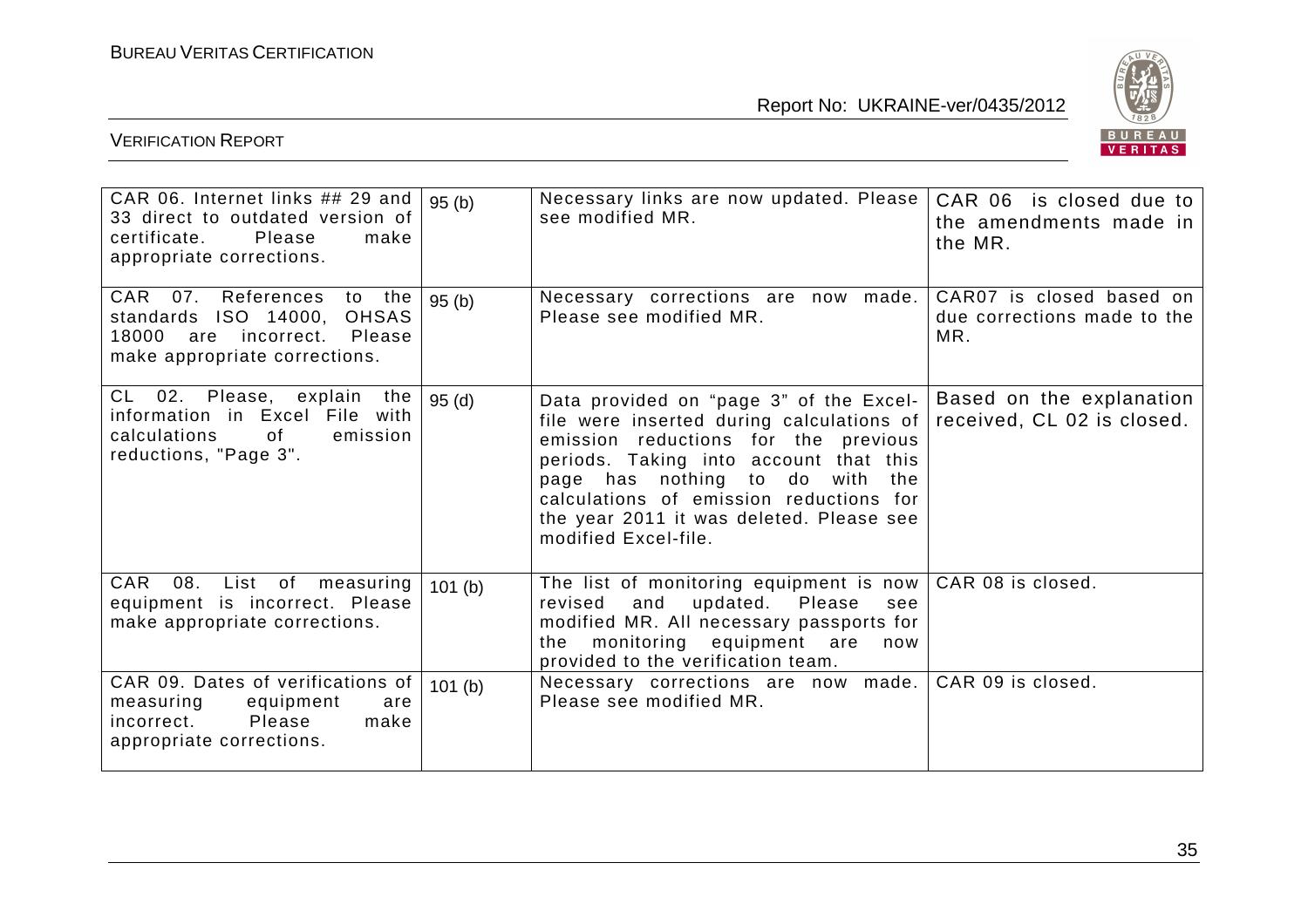

| CL 03. The list of monitoring $ 101$ (b)<br>equipment includes electricity<br>meters NºNº91, 96-100, 105, that<br>should be verified (calibrated)<br>once in 6 years. The last<br>verification (calibration) of these<br>electricity meters was conducted<br>in 2003. Please explain such<br>fact. | verified  <br>Electricity<br>meters<br>were<br>(calibrated) in 2003 and have not been<br>verified (calibrated) since that time,<br>of the following<br>because<br>reason.<br>Electricity meters had been under direct<br>voltage and due to the continuity of<br>technological process and complexity of<br>temporary replacement of such meters by<br>others, they couldn't be released from<br>voltage in order to conduct scheduled<br>verification (calibration). These electricity<br>meters are in good condition and<br>metrologists of the Plant will conduct<br>verification (calibration) in the nearest<br>future. In case of having problems with<br>monitoring<br>devices,<br>certain<br>the<br>accounting system is organized in such<br>way that allows double checking of all the<br>data. Ultimately all information can be<br>proven by independent invoices from the<br>third parties. | provided, the issue<br>closed.    |            | Due to the information<br><b>IS</b> |
|----------------------------------------------------------------------------------------------------------------------------------------------------------------------------------------------------------------------------------------------------------------------------------------------------|-----------------------------------------------------------------------------------------------------------------------------------------------------------------------------------------------------------------------------------------------------------------------------------------------------------------------------------------------------------------------------------------------------------------------------------------------------------------------------------------------------------------------------------------------------------------------------------------------------------------------------------------------------------------------------------------------------------------------------------------------------------------------------------------------------------------------------------------------------------------------------------------------------------|-----------------------------------|------------|-------------------------------------|
| CAR 10. Documents that confirm $ 101$ (c)<br>data storage under the emission<br>reductions project (records, log<br>books) are absent.                                                                                                                                                             | The order concerning the procedure for<br>keeping monitoring data #327 dated<br>23/03/2012 was issued by DIISW and is<br>now provided to the verification team.                                                                                                                                                                                                                                                                                                                                                                                                                                                                                                                                                                                                                                                                                                                                           | Due<br>to<br>provided,<br>closed. | the<br>the | information<br>issue<br>is.         |